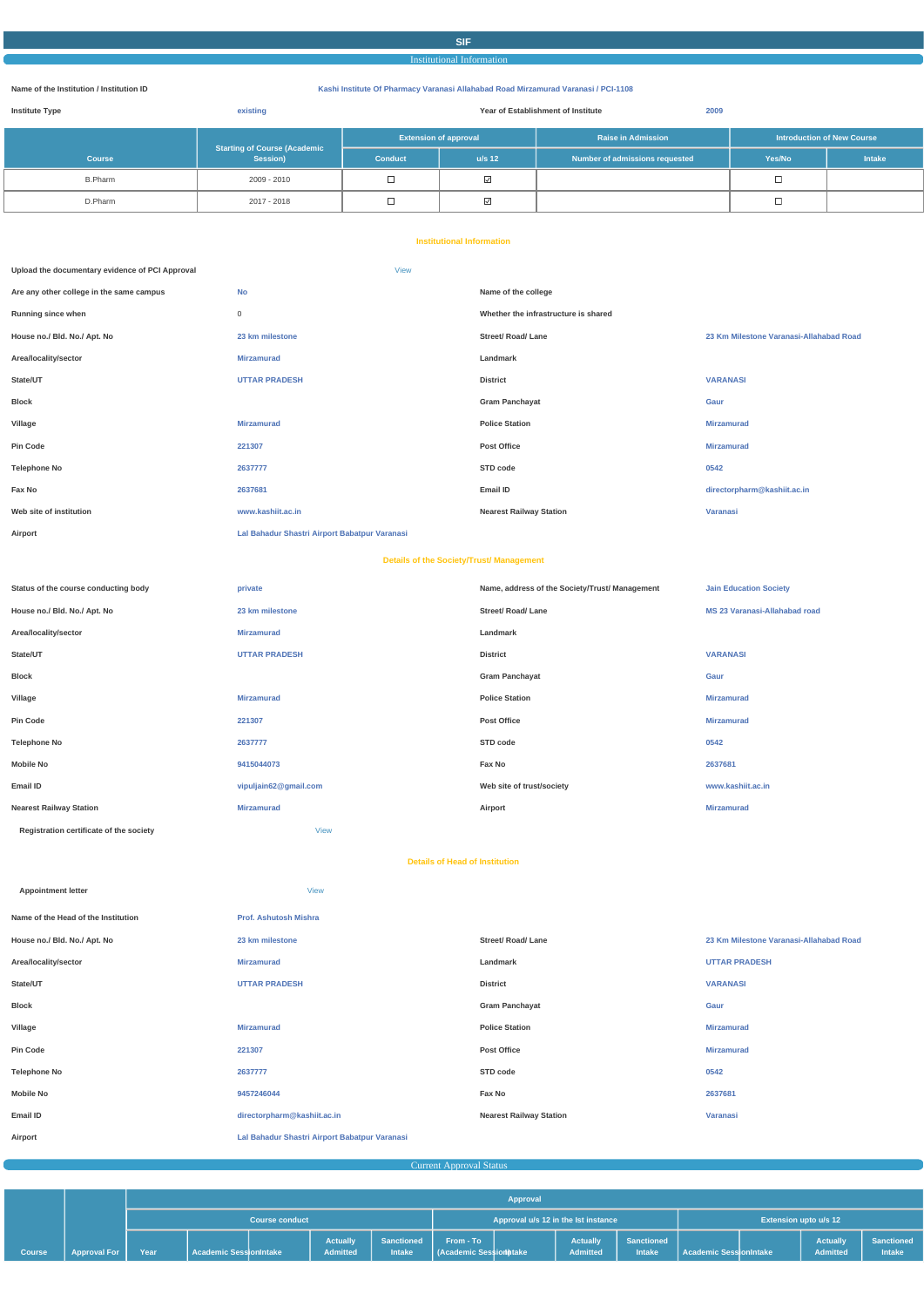| <b>B.Pharm</b>            | extension |  |  |  |  |  |                        |  | 2022 - 2023 | 100 | 100 | 100 |
|---------------------------|-----------|--|--|--|--|--|------------------------|--|-------------|-----|-----|-----|
| D.Pharm                   | extension |  |  |  |  |  |                        |  | 2022 - 2023 | 60  | 60  | 60  |
|                           |           |  |  |  |  |  |                        |  |             |     |     |     |
| M Pharm (Specializations) |           |  |  |  |  |  | <b>Approved Intake</b> |  |             |     |     |     |

**Uploaded Last IR with compliance** [View](https://dgpm.nic.in/institute/getmongoPdfFile.do?renreceiptid=8c5b3e87-eb64-418c-92dc-394e0d9d12cd&tablename=lastircompliance)

Details of Pharmacy Educations Regulatory Charges for Affiliation Paid

|                                                                                  | <b>Name of The Course</b> | Pharmacy Educations Regulatory Charges for Affiliation Paid up to |        |  |  |  |
|----------------------------------------------------------------------------------|---------------------------|-------------------------------------------------------------------|--------|--|--|--|
|                                                                                  | <b>B.Pharm</b>            | 2021                                                              |        |  |  |  |
|                                                                                  | D.Pharm                   |                                                                   | 2021   |  |  |  |
| Uploaded Proof of Pharmacy Educations Regulatory Charges for Affiliation<br>paid |                           | <b>View</b>                                                       |        |  |  |  |
| <b>Pending Service Tax Paid</b>                                                  | Yes                       | <b>D.D Number</b>                                                 | 891968 |  |  |  |
| D.D Date                                                                         | 28-10-2021                | Amount(Rs.)                                                       | 30332  |  |  |  |

Admission details for the Past Three Years for the courses conducted by the institution

| Name of The Course | <b>Sanctioned intake</b> |             |             |             | <b>Remarks</b> |             |  |
|--------------------|--------------------------|-------------|-------------|-------------|----------------|-------------|--|
|                    | 2021 - 2022              | 2020 - 2021 | 2019 - 2020 | 2021 - 2022 | $2020 - 2021$  | 2019 - 2020 |  |
| <b>B.Pharm</b>     | 100                      | 100         | 100         | 100         | 100            | 100         |  |
| D.Pharm            | 60                       | 60          | 60          | σU          | 60             | 59          |  |

### Details of Examining Authority for the course

| Name of The Course | <b>Examine Authority</b>                                                                                                       | Email                  | <b>Phone Number</b> |
|--------------------|--------------------------------------------------------------------------------------------------------------------------------|------------------------|---------------------|
| <b>B.Pharm</b>     | The Registrar Dr APJ Abdul Kalam Technical University Institute  <br>of Engineering and Technology Campus Sitapur Road Lucknow | registrar@aktu.ac.in   | 05222336805         |
| D.Pharm            | The Secretary Uttar Pradesh Board of Technical Education Guru<br>Govind Singh Marg Lucknow Uttar Pradesh                       | secretarybte@gmail.com | 05222630243         |

Accreditation Information

| <b>Accredited by NBA</b>  | $O$ Yes $\odot$ No |
|---------------------------|--------------------|
| <b>Accredited by NAAC</b> | $O$ Yes $\odot$ No |

**Accredited by No** 

|                                                                                                                                   | <b>Infrastructure Details</b>                        |                                                                            |                                                   |
|-----------------------------------------------------------------------------------------------------------------------------------|------------------------------------------------------|----------------------------------------------------------------------------|---------------------------------------------------|
|                                                                                                                                   |                                                      |                                                                            |                                                   |
| <b>Independent Building Status</b>                                                                                                | <b>YES</b>                                           | Remarks                                                                    | Have                                              |
| <b>Separate Campus Status</b>                                                                                                     | <b>YES</b>                                           | Remarks                                                                    | <b>HAVE</b>                                       |
| Wing of another college Status                                                                                                    | <b>NO</b>                                            | Remarks                                                                    | <b>NO</b>                                         |
| <b>Multi Institutional Campus Status</b>                                                                                          | <b>YES</b>                                           | Remarks                                                                    | Kashi Institute of Technology Mirzamurad Varanasi |
| Whether other Educational Institutions/Courses are also<br>being run by the Trust / Institution in the same Building /<br>campus? | <b>NO</b>                                            | Remarks                                                                    | <b>NO</b>                                         |
| <b>Availability of Land</b>                                                                                                       | 2.0 acres District HQ/Corporation/Municipality limit | <b>Status</b>                                                              | <b>YES</b>                                        |
| <b>Remarks</b>                                                                                                                    | yes                                                  | Land Details to be in name of Trust and Society(Records<br>to be enclosed) | Own                                               |
|                                                                                                                                   |                                                      | <b>Trust and Society Document</b>                                          | <b>View</b>                                       |
| <b>Sale Deed Document</b>                                                                                                         | <b>View</b>                                          | Remarks                                                                    | <b>YES</b>                                        |
| <b>Approved Building Plan Document</b>                                                                                            | <b>View</b>                                          | Remarks                                                                    | <b>YES</b>                                        |

| Total Builtup area of the institution | 5338 |                                     |             |
|---------------------------------------|------|-------------------------------------|-------------|
| Instructional area                    | 2537 | <b>Instructional area Document</b>  | <b>View</b> |
| Administrative area                   | 629  | <b>Administrative area Document</b> | <b>View</b> |
| Amenities area                        | 1177 | <b>Amenities area Document</b>      | <b>View</b> |
| <b>Circulation area</b>               | 995  | <b>Circulation area Document</b>    | <b>View</b> |

**Number of Class Rooms** 

| <b>Name of The Course</b> | <b>Required Area</b> | <b>Required No's</b> | <b>Available No's</b> | <b>Available Area in (Sq.mts)</b> |  |
|---------------------------|----------------------|----------------------|-----------------------|-----------------------------------|--|
| <b>B.Pharm</b>            | 75 Sqmts             |                      |                       | 525                               |  |
| D.Pharm                   | 75 Sqmts             |                      |                       | 150                               |  |

Laboratory Requirement Details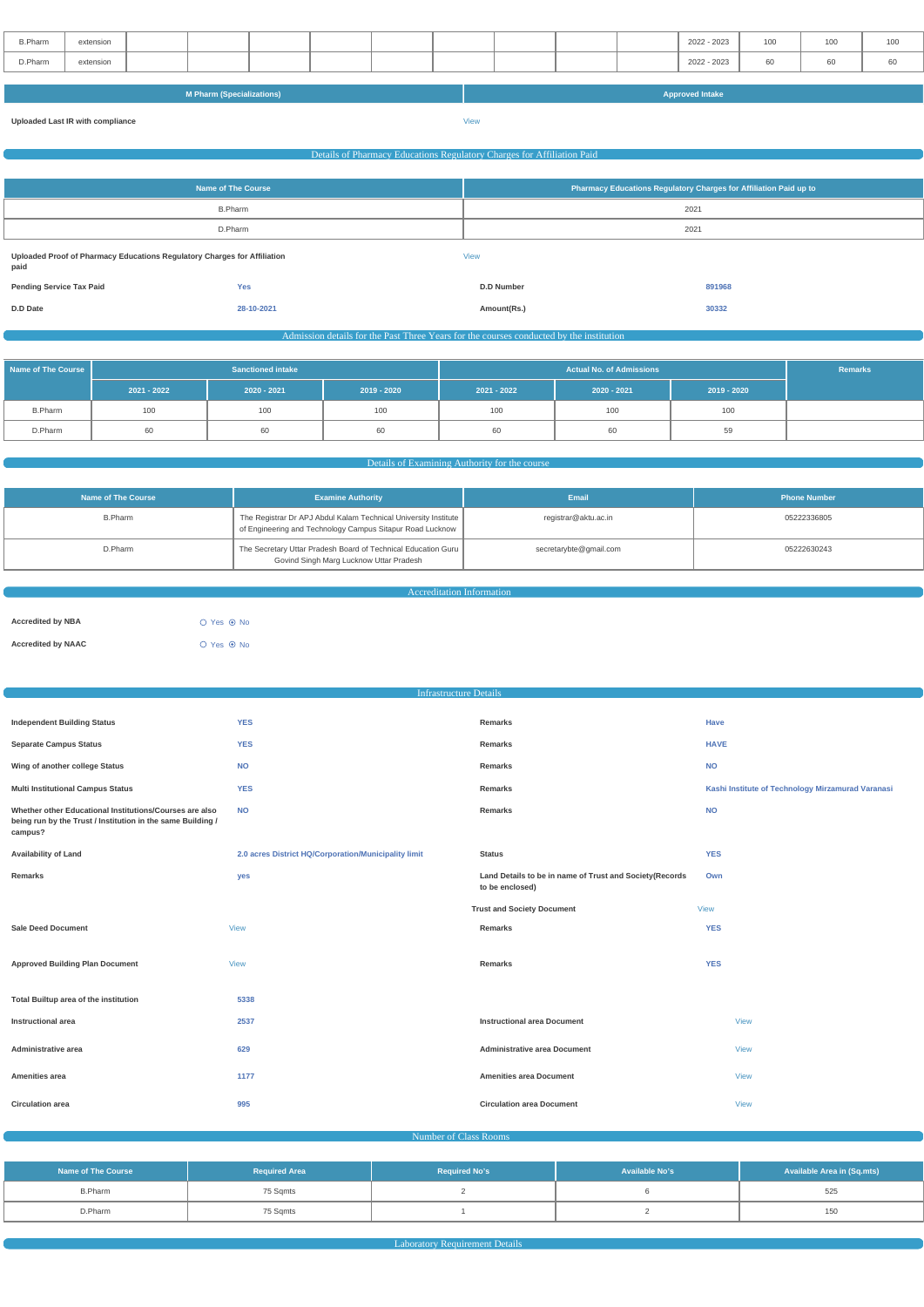| S.No | <b>Total</b><br>courses I<br>run by | No. of<br><b>Intake</b> | Dept of<br><b>Pharmaceutics</b> |             | Dept of<br><b>Pharmaceutical</b> | <b>Chemistry</b> | Dept of<br>Pharmacology |      | Dept of<br>Pharmacognosy |             | Dept of Pharmacy<br><b>Practice</b> |      | Dept of<br><b>Pharmaceutics</b>                                                                                                                                                                                                        |      | Dept of<br><b>Pharmaceutical</b><br><b>Chemistry</b> |      | Dept of<br><b>Pharmacology</b> |      | Dept of<br><b>Pharmacognosy</b> |      | <b>Dept of Pharmacy</b><br><b>Practice</b> |      | <b>Total</b> |
|------|-------------------------------------|-------------------------|---------------------------------|-------------|----------------------------------|------------------|-------------------------|------|--------------------------|-------------|-------------------------------------|------|----------------------------------------------------------------------------------------------------------------------------------------------------------------------------------------------------------------------------------------|------|------------------------------------------------------|------|--------------------------------|------|---------------------------------|------|--------------------------------------------|------|--------------|
|      | the i<br>Institution                |                         | Req                             | <b>Avbl</b> | Rea                              | <b>Avbl</b>      | Req                     | Avbl | Req                      | <b>Avbl</b> | Req <sup>1</sup>                    | Avbl | No.Labs   No.Labs   No.Labs   No.Labs   No.Labs   No.Labs   No.Labs   No.Labs   No.Labs   No.Labs   Required Available Required Available Required Available Required Available Required Available Required Available Required<br>area | area | area                                                 | area | area                           | area | area                            | area | area                                       | area |              |
|      | B.Pharm                             | 100                     |                                 |             |                                  |                  | - 3                     |      |                          |             |                                     |      | 75                                                                                                                                                                                                                                     | 225  | 75                                                   | 300  | 75                             | 225  | 75                              | 75   | 75                                         | 75   | 12           |
|      | D.Pharm                             | 60                      |                                 |             |                                  |                  |                         |      |                          |             |                                     |      |                                                                                                                                                                                                                                        |      |                                                      |      |                                |      |                                 |      |                                            |      |              |

## Common Facilities

| <b>InfraStructure Details</b>                                                                          | <b>Requirement As per Norms</b>                                            | <b>Available No's</b> | <b>Available Area Sqmt's</b> |
|--------------------------------------------------------------------------------------------------------|----------------------------------------------------------------------------|-----------------------|------------------------------|
| Preparation Room for each lab (One room<br>can be shared by two labs, if it is in between<br>two labs) | 10 sq mts (minimum)                                                        | 12                    | 120                          |
| Area of the Machine Room                                                                               | 80-100 Sq.mts                                                              | $\mathbf{1}$          | 80                           |
| Central Instrumentation Room                                                                           | 80 Sq.mts with A/C                                                         | $\mathbf{1}$          | 80                           |
| Store Room - I                                                                                         | 1 (Area 100 Sq mts)                                                        | $\mathbf{1}$          | 100                          |
| Store Room - II (For Inflammable chemicals)                                                            | 1 (Area 20 Sq mts)                                                         | $\mathbf{1}$          | 20                           |
| First aid room                                                                                         | 10 Sq.mts                                                                  | $\mathbf{1}$          | 10                           |
| Museum                                                                                                 | 50 Sq.mts                                                                  | $\mathbf{1}$          | 50                           |
| Animal house                                                                                           | 80 Sq.mts                                                                  | $\mathbf{1}$          | 80                           |
| Auditorium                                                                                             | 250 to 300 Seating capacities                                              | $\mathbf{1}$          | 500                          |
| Seminar hall                                                                                           | 100 Seating capacity with AC facility                                      | $\overline{1}$        | 300                          |
| Herbal Garden (Desirable)                                                                              | Adequate Number of Medicinal Plants                                        | $\mathbf{1}$          | 500                          |
| Girl's Common Room (Essential)                                                                         | 60 Sq.mts                                                                  | $\mathbf{1}$          | 75                           |
| Boy's Common Room (Essential)                                                                          | 60 Sq.mts                                                                  | $\mathbf{1}$          | 75                           |
| Toilet Blocks for Boys                                                                                 | 0.8 Sq.mt/student                                                          | 10                    | 86                           |
| Toilet Blocks for Girls                                                                                | 0.8 Sq.mt/student                                                          | 10                    | 86                           |
| Drinking Water facility - Water Cooler<br>(Essential).                                                 |                                                                            | 2                     | $\overline{2}$               |
| Boy's Hostel (Desirable)                                                                               | 9 Sq .mts / Room Single occupancy                                          | $\mathbf{1}$          | 200                          |
| Gir's Hostel (Desirable)                                                                               | 9 Sq .mts / Room (single occupancy) 20 Sq mts / Room (triple<br>occupancy) | $\mathbf{1}$          | 150                          |
| Power Backup Provision (Desirable)                                                                     |                                                                            | 2                     | 50                           |

# **Computer And Other Facilities**

| <b>Item Name</b>                 | Required                         | Available No. | Available Area (in Sq mts) |
|----------------------------------|----------------------------------|---------------|----------------------------|
| Computer Room for B.Pharm Course | 01 (Area 75 Sq mts)              |               | 226                        |
| Computer (Latest Configuration)  | 1 system for every 10 students   | 200           |                            |
| Printers                         | 1 printer for every 10 computers |               |                            |
| Multi Media Projector            | U                                |               |                            |
| Generator (5KVA)                 |                                  |               | 50                         |

#### Amenities Details

| <b>Amenities (Desirable) Name</b>        | Requirement as per Norms (in area) | Available No. | <b>Available Area (in Sq mts)</b> |
|------------------------------------------|------------------------------------|---------------|-----------------------------------|
| Principal quarters                       | 80 Sq. mts                         |               | 80                                |
| Staff quarters                           | 16 x 80 Sq. mts                    |               | 320                               |
| Canteen                                  | 100 Sq. mts                        |               | 400                               |
| Parking Area for staff and students      |                                    |               | 300                               |
| <b>Bank Extension Counter</b>            |                                    |               | 20                                |
| Co operative Stores                      |                                    |               | 20                                |
| Guest House                              | 80 Sq. mts                         | C             | 200                               |
| <b>Transport Facilities for students</b> |                                    | 5             | $\mathbf 0$                       |
| Medical Facility (First Aid) Essential   |                                    |               |                                   |

| <b>LABORATORIES</b> |                 |                           |                     |  |  |  |  |
|---------------------|-----------------|---------------------------|---------------------|--|--|--|--|
|                     |                 |                           |                     |  |  |  |  |
| Gas supply          | <b>YES</b>      | <b>Electricity supply</b> | <b>YES</b>          |  |  |  |  |
| <b>Water supply</b> | <b>YES</b>      |                           |                     |  |  |  |  |
|                     |                 |                           |                     |  |  |  |  |
|                     | Name of The Lab | No Of Labs                | Area of Lab(Sq.Mts) |  |  |  |  |

| <b>B PHARM</b> | nnr<br>ごしこ |
|----------------|------------|
| D PHARM        | ၁ပဎ        |

PHYSICAL INFRASTRUCTURE

**Own Building YES Rented Building NO**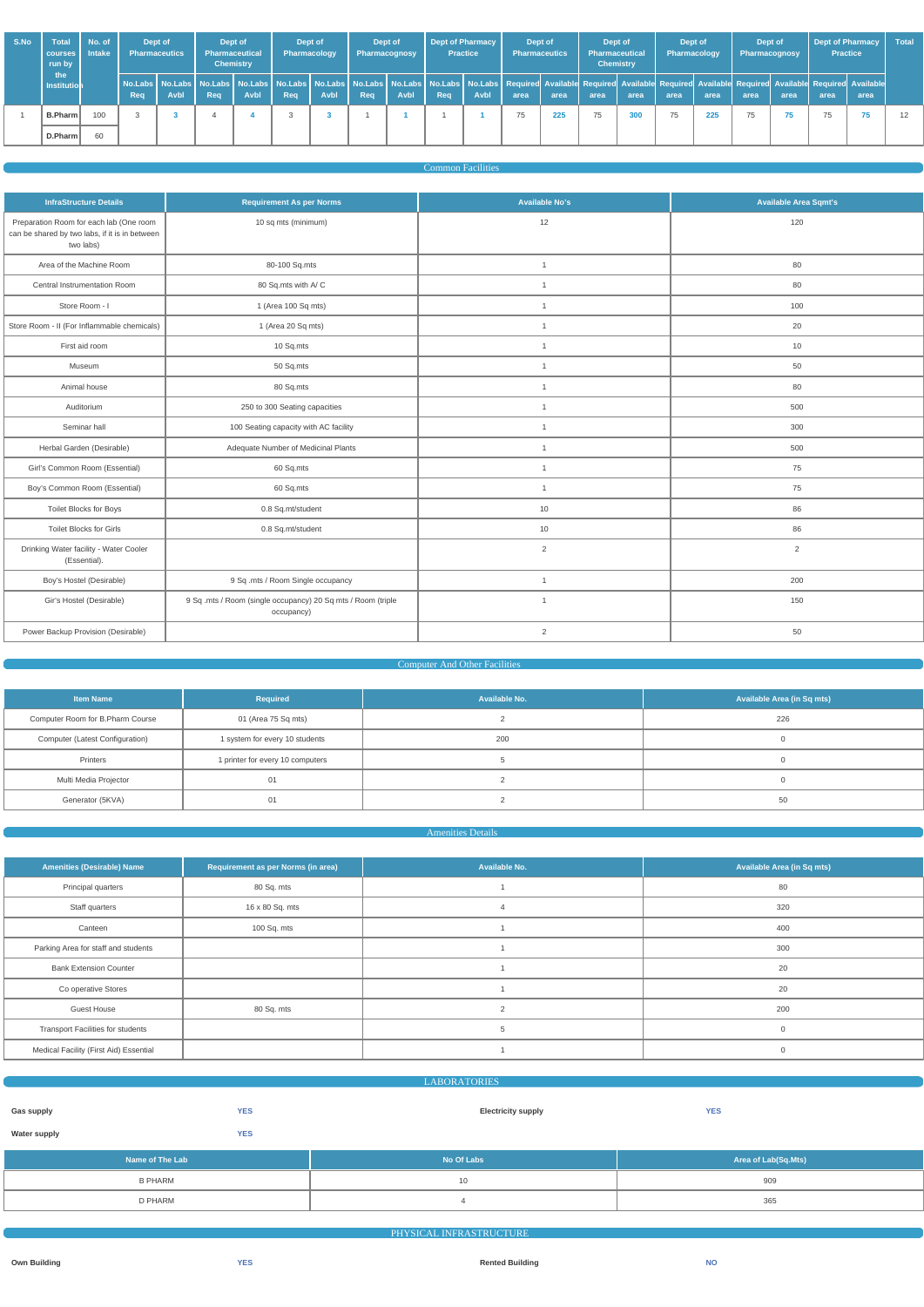#### **Administration area like**

| Museum                  | <b>YES</b> | <b>Machine room</b> | <b>YES</b> |
|-------------------------|------------|---------------------|------------|
| <b>Preparation room</b> | <b>YES</b> | Store room          | <b>YES</b> |
| Library                 | <b>YES</b> | Principal room      | <b>YES</b> |
| Staff room              | <b>YES</b> |                     |            |

## CURRICULUM

| Name of The Course | <b>Sanctioned Intake</b> | <b>Student:Staff Ration Theory</b> | Student:Staff Ration Practical | <b>Examination Scheme</b> | Date of Commencement | <b>Date of Completion</b> |
|--------------------|--------------------------|------------------------------------|--------------------------------|---------------------------|----------------------|---------------------------|
| <b>B.Pharm</b>     | 100                      | 50:1                               | 20:                            | semester                  | 01-09-2021           | 15-02-2022                |
| D.Pharm            | 60                       | 60:1                               | 20:1                           | annual                    | 27-09-2021           | 30-04-2022                |

(Required ratio - Theory -> 60:1 and Practicals -> 20:1)

(If there are more than 20 students in a batch 2 staff members to be present provided the lab is spacious)

| Whether PCI curriculum is adopted? | <b>Yes</b> |             |
|------------------------------------|------------|-------------|
| <b>Enclose Calendar of Events</b>  |            | <b>View</b> |

**Enclose Time Table for all courses** [View](https://dgpm.nic.in/institute/getmongoPdfFile.do?renreceiptid=44b15519-1c55-432b-b8a8-a81d2d4df73a&tablename=timetable)

Whether the prescribed numbers of classes are being conducted as per PCI norms

| <b>Name of the Course</b> | <b>Semester</b> | Name of The Subject                                |                               | <b>Theory</b>         |                        | <b>Practical</b>      |                               | <b>Tutorials</b>      |
|---------------------------|-----------------|----------------------------------------------------|-------------------------------|-----------------------|------------------------|-----------------------|-------------------------------|-----------------------|
|                           |                 |                                                    | <b>Prescribed No of Hours</b> | No of Hours Conducted | Prescribed No of Hours | No of Hours Conducted | <b>Prescribed No of Hours</b> | No of Hours Conducted |
| 1 B.Pharm                 |                 |                                                    |                               |                       |                        |                       |                               |                       |
|                           | $\mathbf{1}$    | Human Anatomy & Physiology                         | 45                            | 48                    | 60                     | 60                    | 15                            | 15                    |
|                           | $\mathbf{1}$    | Pharmaceutical Analysis - I                        | 45                            | 46                    | 60                     | 60                    | 15                            | 15                    |
|                           | $\mathbf{1}$    | Pharmaceutics-I                                    | 45                            | 45                    | 60                     | 60                    | 15                            | 15                    |
|                           | $\mathbf{1}$    | Pharmaceutical Inorganic Chemistry                 | 45                            | 45                    | 60                     | 60                    | 15                            | 15                    |
|                           | $\mathbf{1}$    | Communication skills                               | 30                            | 30                    | 30                     | 30                    | $\mathsf{O}\xspace$           |                       |
|                           | $\mathbf{1}$    | Remedial Biology                                   | 30                            | 40                    | 30                     | 30                    | $\mathsf{O}\xspace$           |                       |
|                           | $\mathbf{1}$    | <b>Remedial Mathematics</b>                        | 30                            | 40                    | $\overline{0}$         | $\overline{0}$        | $\mathsf{O}\xspace$           |                       |
|                           | $\overline{2}$  | Human Anatomy and Physiology - II                  | 45                            | 45                    | 60                     | 60                    | 15                            | 15                    |
|                           | 2               | Pharmaceutical Organic Chemistry - I               | 45                            | 45                    | 60                     | 60                    | 15                            | 15                    |
|                           | $\overline{2}$  | Biochemistry                                       | 45                            | 45                    | 60                     | 60                    | 15                            | 15                    |
|                           | $\overline{2}$  | Pathophysiology                                    | 45                            | 48                    | $\overline{0}$         | $\overline{0}$        | 15                            | 15                    |
|                           | 2               | <b>Computer Applications in Pharmacy</b>           | 45                            | 45                    | 30                     | 30                    | $\mathbf 0$                   |                       |
|                           | $\overline{2}$  | Environmental sciences                             | 45                            | 45                    | $\overline{0}$         | $\overline{0}$        | $\mathsf{O}\xspace$           |                       |
| 2 B.Pharm                 |                 |                                                    |                               |                       |                        |                       |                               |                       |
|                           | $\mathbf{3}$    | Pharmaceutical Organic Chemistry II                | 45                            | 45                    | 60                     | 60                    | 15                            | 15                    |
|                           | $\mathbf{3}$    | <b>Physical Pharmaceutics I</b>                    | 45                            | 45                    | 60                     | 60                    | 15                            | 15                    |
|                           | 3               | Pharmaceutical Microbiology                        | 45                            | 45                    | 60                     | 60                    | 15                            | 15                    |
|                           | $\mathbf{3}$    | Pharmaceutical Engineering                         | 45                            | 45                    | 60                     | 60                    | 15                            | 15                    |
|                           | $\overline{4}$  | Pharmaceutical Organic Chemistry - III             | 45                            | 45                    | $\overline{0}$         | $\overline{0}$        | 15                            | 15                    |
|                           | $\overline{4}$  | Medicinal Chemistry - I                            | 45                            | 47                    | 60                     | 60                    | 15                            | 15                    |
|                           | $\overline{4}$  | Physical Pharmaceutics - II                        | 45                            | 45                    | 60                     | 60                    | 15                            | 15                    |
|                           | $\overline{4}$  | Pharmacology - I                                   | 45                            | 45                    | 60                     | 60                    | 15                            | 15                    |
|                           | $\overline{4}$  | Pharmacognosy and Phytochemistry -<br>-1           | 45                            | 45                    | 60                     | 60                    | 15                            | 15                    |
| 3 B.Pharm                 |                 |                                                    |                               |                       |                        |                       |                               |                       |
|                           | $5\overline{)}$ | Medicinal Chemistry - II                           | 45                            | 46                    | $\overline{0}$         | $\mathsf{O}$          | 15                            | 15                    |
|                           | $5\overline{)}$ | Industrial Pharmacy - I                            | 45                            | 45                    | 60                     | 60                    | 15                            | 15                    |
|                           | $5\phantom{.0}$ | Pharmacology - II                                  | 45                            | 48                    | 60                     | 60                    | 15                            | 15                    |
|                           | $5\overline{)}$ | Pharmacognosy and Phytochemistry -<br>$\mathbf{H}$ | 45                            | 45                    | 60                     | 60                    | 15                            | 15                    |
|                           | $5\phantom{.0}$ | Pharmaceutical Jurisprudence                       | 45                            | 45                    | $\overline{0}$         | $\overline{0}$        | 15                            | 15                    |
|                           | 6               | Medicinal Chemistry - III                          | 45                            | 45                    | 60                     | 60                    | 15                            | 15                    |
|                           | 6               | Pharmacology - III                                 | 45                            | $45\,$                | 60                     | 60                    | 15                            | 15                    |
|                           | 6               | Herbal Drug Technology                             | 45                            | 45                    | 60                     | 60                    | 15                            | 15                    |
|                           | 6               | Biopharmaceutics and<br>Pharmacokinetics           | 45                            | 45                    | $\mathsf{O}$           | $\overline{0}$        | 15                            | 15                    |
|                           | 6               | Pharmaceutical Biotechnology                       | 45                            | 45                    | $\overline{0}$         | $\overline{0}$        | 15                            | 15                    |
|                           | 6               | <b>Quality Assurance</b>                           | 45                            | $45\,$                | $\overline{0}$         | $\mathsf{O}\xspace$   | 15                            | 15                    |
| 4 B.Pharm                 |                 |                                                    |                               |                       |                        |                       |                               |                       |
|                           | $\overline{7}$  | Instrumental Methods of Analysis                   | 45                            | 48                    | 60                     | 60                    | 15                            | 15                    |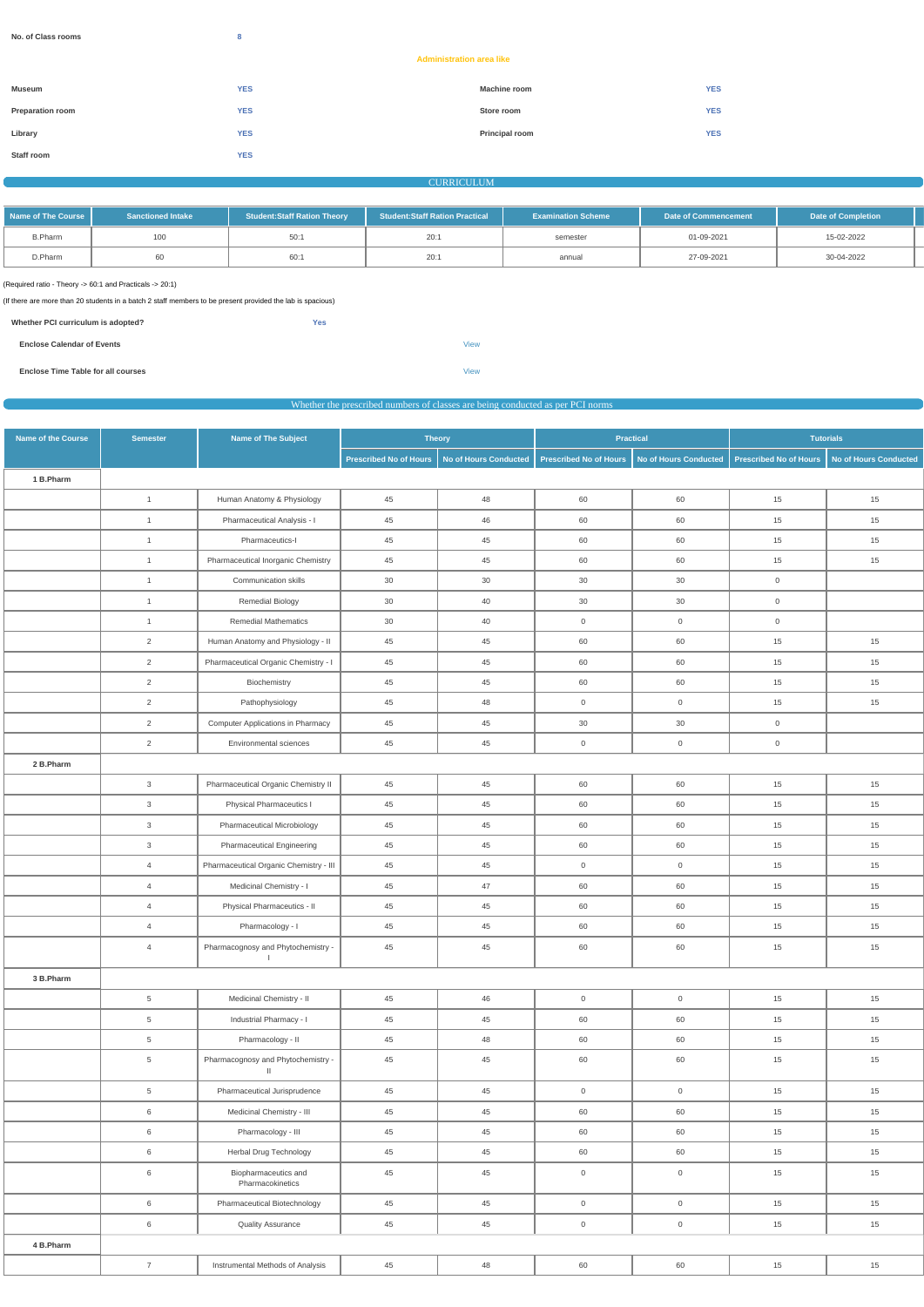|           | $\overline{7}$  | Industrial Pharmacy - II                          | 45                  | 45             | $\mathsf{O}\xspace$ | $\overline{0}$ | 15                  | 15 |
|-----------|-----------------|---------------------------------------------------|---------------------|----------------|---------------------|----------------|---------------------|----|
|           | $7\overline{ }$ | <b>Pharmacy Practice</b>                          | 45                  | 45             | $\mathsf 0$         | $\overline{0}$ | 15                  | 15 |
|           | $\overline{7}$  | Novel Drug Delivery<br>System                     | 45                  | 46             | $\mathsf{O}\xspace$ | $\overline{0}$ | 15                  | 15 |
|           | $\overline{7}$  | Practice School                                   | $\overline{0}$      | $\overline{0}$ | 180                 | 180            | $\mathsf{O}\xspace$ |    |
|           | 8               | <b>Biostatistics and Research</b><br>Methodology  | 45                  | 45             | $\mathsf{O}\xspace$ | $\overline{0}$ | 15                  | 15 |
|           | 8               | Social and Preventive<br>Pharmacy                 | 45                  | 45             | $\mathsf{O}\xspace$ | $\overline{0}$ | 15                  | 15 |
|           | $\bf8$          | Pharma Marketing<br>Management                    | 45                  | 45             | $\mathsf{O}\xspace$ | $\overline{0}$ | $\mathsf{O}\xspace$ |    |
|           | $\,8\,$         | <b>Pharmaceutical Regulatory</b><br>Science       | 45                  | 45             | $\mathsf{O}\xspace$ | $\overline{0}$ | $\mathsf{O}\xspace$ |    |
|           | 8               | Pharmacovigilance                                 | 45                  | 45             | $\mathsf{O}\xspace$ | $\overline{0}$ | $\mathsf{O}\xspace$ |    |
|           | 8               | Quality Control and<br>Standardization of Herbals | 45                  | 45             | $\mathbf 0$         | $\overline{0}$ | $\overline{0}$      |    |
|           | 8               | Computer Aided Drug<br>Design                     | 45                  | 45             | $\mathsf{O}\xspace$ | $\overline{0}$ | $\mathsf{O}\xspace$ |    |
|           | $\,8\,$         | Cell and Molecular Biology                        | 45                  | 45             | $\mathsf{O}\xspace$ | $\overline{0}$ | $\overline{0}$      |    |
|           | 8               | Cosmetic Science                                  | 45                  | 45             | $\mathsf{O}\xspace$ | $\overline{0}$ | $\overline{0}$      |    |
|           | $\bf8$          | Experimental<br>Pharmacology                      | 45                  | 45             | $\mathsf{O}\xspace$ | $\overline{0}$ | $\mathsf{O}\xspace$ |    |
|           | 8               | Advanced Instrumentation<br>Techniques            | 45                  | 45             | $\mathsf{O}\xspace$ | $\overline{0}$ | $\mathsf{O}\xspace$ |    |
|           | $\,8\,$         | Dietary Supplements and<br>Nutraceuticals         | 45                  | 45             | $\,0\,$             | $\overline{0}$ | $\mathsf{O}\xspace$ |    |
|           | $\bf8$          | Project Work                                      | $\mathsf{O}\xspace$ | $\overline{0}$ | 180                 | 180            | $\mathsf{O}$        |    |
| 1 D.Pharm |                 |                                                   |                     |                |                     |                |                     |    |
|           |                 | Pharmaceutics-I                                   | $75\,$              | 75             | 100                 | 100            | $\mathbf 0$         |    |
|           |                 | Pharmaceutical Chemistry-<br>$\Box$               | 75                  | 75             | 75                  | 75             | $\mathsf{O}\xspace$ |    |
|           |                 | Pharmacognosy                                     | 75                  | 75             | 75                  | 75             | $\mathsf{O}$        |    |
|           |                 | Biochemistry & Clinical<br>Pathology              | 50                  | 60             | 75                  | 75             | $\mathsf{O}\xspace$ |    |
|           |                 | Human Anatomy &<br>Physiology                     | 75                  | 75             | 50                  | 50             | $\mathsf{O}\xspace$ |    |
|           |                 | Health Education &<br>Community Pharmacy          | 50                  | 60             | $\mathsf{O}\xspace$ | $\overline{0}$ | $\mathsf{O}\xspace$ |    |
| 2 D.Pharm |                 |                                                   |                     |                |                     |                |                     |    |
|           |                 | Pharmaceutics-II                                  | 75                  | 75             | 100                 | 100            | $\overline{0}$      |    |
|           |                 | Pharmaceutical Chemistry-<br>$\mathbf{II}$        | 75                  | 75             | 75                  | 75             | $\mathsf{O}\xspace$ |    |
|           |                 | Pharmacology &<br>Toxicology                      | 75                  | 75             | 50                  | 75             | $\mathsf{O}\xspace$ |    |
|           |                 | Pharmaceutical<br>Jurisprudence                   | 50                  | 60             | $\mathsf{O}\xspace$ | $\overline{0}$ | $\mathsf{O}\xspace$ |    |
|           |                 | Drug Store and Business<br>Management             | 75                  | 75             | $\mathsf{O}\xspace$ | $\overline{0}$ | $\mathsf{O}\xspace$ |    |
|           |                 | Hospital and Clinical<br>Pharmacy                 | 75                  | 75             | 50                  | 50             | $\mathsf{O}\xspace$ |    |
|           |                 |                                                   |                     |                |                     |                |                     |    |

| <b>Accepted Faculties</b> |                  |              |                              |                |                                     |            |                    |               |                                       |                             |       |
|---------------------------|------------------|--------------|------------------------------|----------------|-------------------------------------|------------|--------------------|---------------|---------------------------------------|-----------------------------|-------|
|                           |                  |              |                              |                |                                     |            |                    |               |                                       |                             |       |
| S.No                      | <b>Full Name</b> | <b>Email</b> | Department Name              | Qualification  | Teaching Experience Date of Joining |            | <b>Designation</b> | <b>Mobile</b> | Pharmacist<br><b>Registration No.</b> | Validity of<br>Registration | Photo |
|                           |                  |              | Dept of Pharmacy<br>Practice | <b>B.Pharm</b> | 4 years 6 mons 20<br>days           | 21-07-2017 | Lecturer           |               | 77807                                 | 31-01-2019                  |       |



 $\Rightarrow$ 

| Alok Giri   | alokgirikashi23@gmail.com Dept of  | Pharmacology                | M.Pharm<br>Pharmacology                | 9 years 6 mons 9<br>days | 01-08-2012 | <b>Assistant Professor</b> | 9451971245 | 43917 | 09-10-2022 |  |
|-------------|------------------------------------|-----------------------------|----------------------------------------|--------------------------|------------|----------------------------|------------|-------|------------|--|
| Anil Rajput | anilrajput_pharma@yahoo.coDiapt of | Pharmaceutical<br>Chemistry | M.Pharm<br>Pharmaceutical<br>Chemistry | 2 years 4 mons 7<br>days | 03-10-2019 | <b>Assistant Professor</b> | 9718871649 | 40555 | 19-05-2020 |  |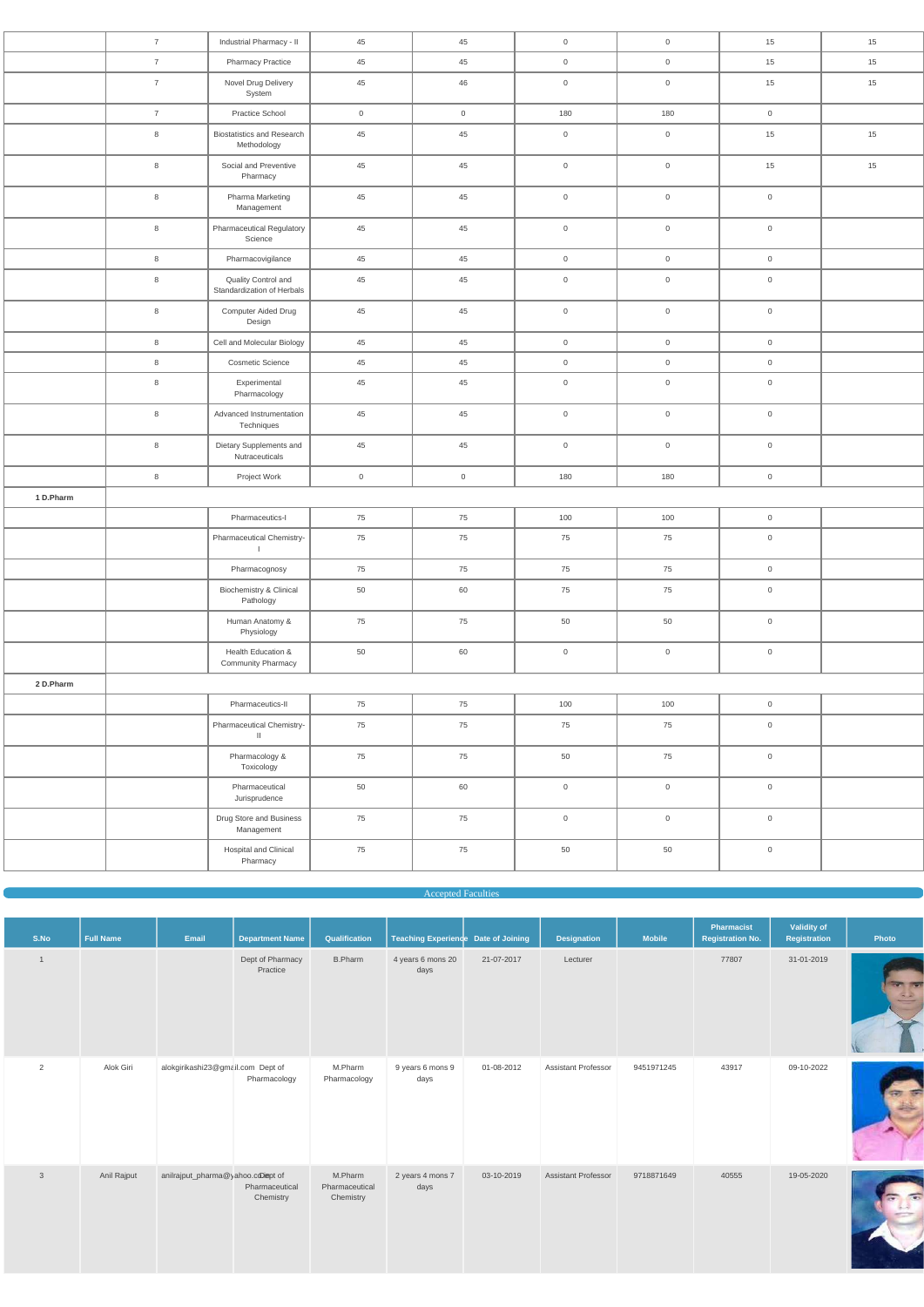| $\overline{4}$  | ARCHANA<br>GAUTAM             | archanagautam241@gmail.cDmept of               | Pharmaceutics                          | M.Pharm<br>Pharmaceutics                        | 3 years 4 mons 4<br>days  | 06-10-2018 | <b>Assistant Professor</b> | 7579007274 | 36500  | 31-12-2019 | <b>LA MEDIAN CO</b><br>I THEODA (ILVINERA)<br>In Minhael<br>7332 8145 5799<br>मेरा आधार, मेरी यह<br>- |
|-----------------|-------------------------------|------------------------------------------------|----------------------------------------|-------------------------------------------------|---------------------------|------------|----------------------------|------------|--------|------------|-------------------------------------------------------------------------------------------------------|
| $5\phantom{.0}$ | Ashutosh Mishra               | jprrashutoshcs@gmail.com Dept of               | Pharmacognosy                          | B.Pharm, M Pharm<br>Ayu, PhD                    | 11 years 1 mon 86<br>days | 14-05-2018 | Director cum<br>Principal  | 9457246044 | 60935  | 21-01-2021 |                                                                                                       |
| $6\phantom{.}6$ | avishek kumar<br>awasthi      | avishekava@gmail.com                           | Dept of<br>Pharmaceutics               | M.Pharm<br>Pharmaceutics                        | 2 years 7 mons 11<br>days | 29-06-2019 | <b>Assistant Professor</b> | 9793468260 | 48003  | 16-10-2019 |                                                                                                       |
| $\overline{7}$  | <b>BRIJESH KUMAR</b><br>SINGH | b.singh657@gmail.com                           | Dept of<br>Pharmaceutics               | B.Pharm, M.Pharm<br>Pharmaceutics               | 8 years 24 days           | 29-01-2018 | <b>Assistant Professor</b> | 8299520097 | 63099  | 31-12-2019 |                                                                                                       |
| $8\phantom{1}$  | Deepak kumar                  | dk840319@gmail.com                             | Dept of<br>Pharmaceutical<br>Chemistry | B.Pharm, M.Pharm<br>Pharmaceutical<br>Chemistry | 1 year 3 mons 8<br>days   | 02-11-2020 | <b>Assistant Professor</b> | 7771011822 | 62933  | 07-12-2021 |                                                                                                       |
| 9               | Devendra Kumar<br>Dubey       | dvndr.dubey@gmail.com                          | Dept of<br>Pharmaceutical<br>Chemistry | B.Pharm, M.Pharm<br>Pharmaceutical<br>Chemistry | 6 mons 46 days            | 18-10-2021 | Assistant Professor        | 9411219524 | 42360  | 15-09-2025 | Devendere Kuma                                                                                        |
| 10              | Dheeraj dubey                 | dubeydheeraj43@gmail.comDept of                | Pharmacology                           | B.Pharm, M.Pharm<br>Pharmacology                | 2 years 3 mons 48<br>days | 09-10-2021 | <b>Assistant Professor</b> | 8279875596 | 78289  | 31-12-2023 |                                                                                                       |
| 11              | Dubey Anupkumar<br>Anil       | anupdubey25.ad@grnail.comDept of               | Pharmacognosy                          | <b>B.Pharm</b>                                  | 2 years 6 mons 4<br>days  | 06-08-2019 | Lecturer                   | 7571058890 | 000000 | 31-12-2019 |                                                                                                       |
| 12              | SINGH                         | KAMLESH KUMAR singhkamlesh1292@gmail.comept of | Pharmacology                           | B.Pharm, M.Pharm<br>Pharmacology                | 3 years 5 mons 17<br>days | 24-08-2018 | <b>Assistant Professor</b> | 9984846242 | 60046  | 31-12-2020 |                                                                                                       |

| 13 | <b>KUMAR ALOK</b> | kralokpharma@gmail.com Dept of  | Pharmacognosy               | Pharmacognosy                          | B.Pharm, M.Pharm 11 years 4 mons 18<br>days | 05-08-2015 | Assistant Professor        | 7724869514 | 21451JH953 | 31-12-2019 |                                         |
|----|-------------------|---------------------------------|-----------------------------|----------------------------------------|---------------------------------------------|------------|----------------------------|------------|------------|------------|-----------------------------------------|
| 14 | Manisha           | manishakashi23@gmail.comDept of | Pharmaceutical<br>Chemistry | M.Pharm<br>Pharmaceutical<br>Chemistry | 7 years 6 mons 30<br>days                   | 03-10-2018 | <b>Assistant Professor</b> | 8090404393 | 31164      | 25-08-2022 | $\overline{\alpha}$ $\overline{\alpha}$ |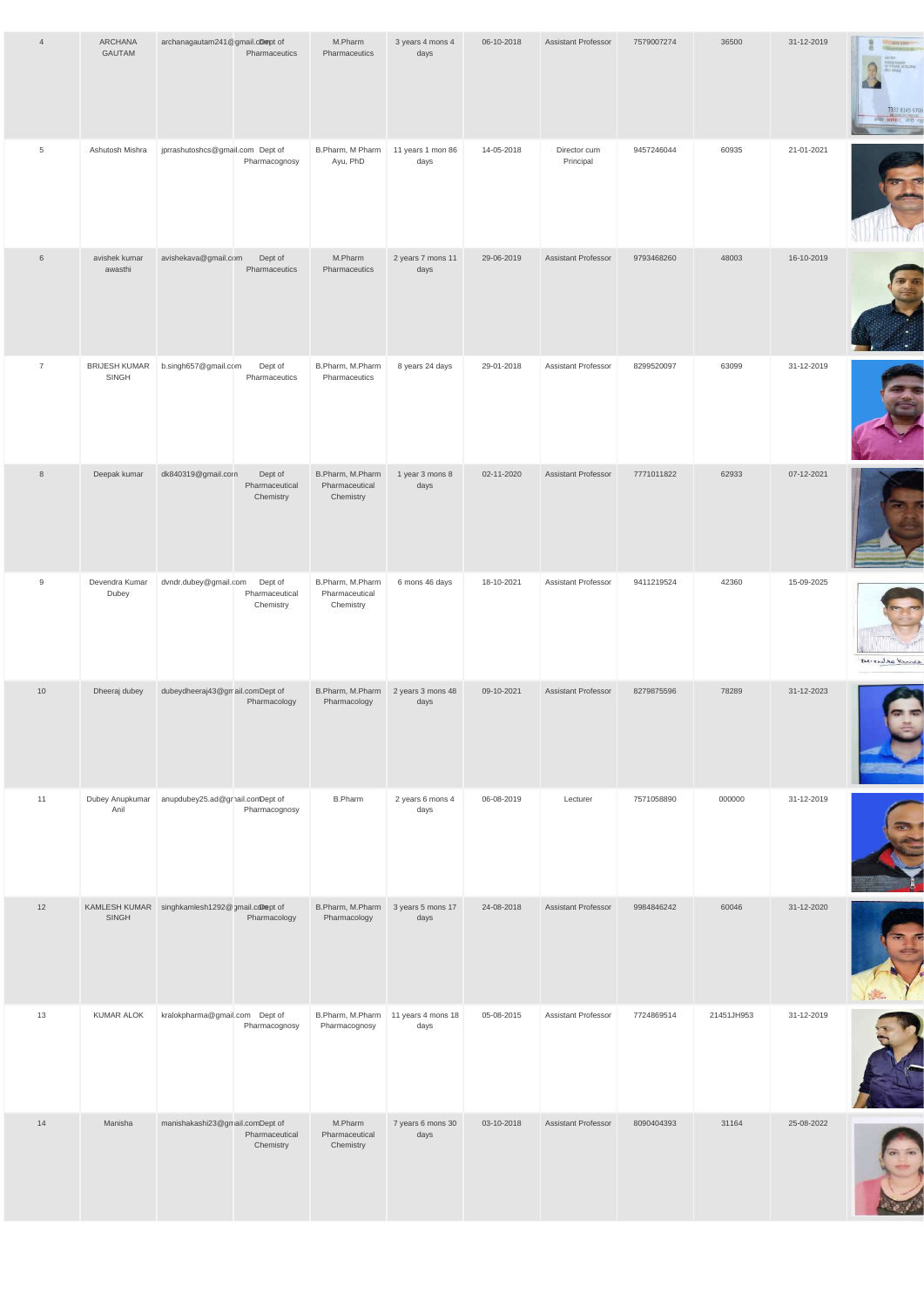| 15 | Manish kumar<br>Singh           | singhmanish252@gmail.comDept of     | Pharmaceutics               | <b>B.Pharm</b>                         | 2 years 6 mons 25<br>days  | 16-07-2019 | <b>Assistant Professor</b> | 9106060578 | 41625   | 07-12-2021 |  |
|----|---------------------------------|-------------------------------------|-----------------------------|----------------------------------------|----------------------------|------------|----------------------------|------------|---------|------------|--|
| 16 | Manoj Kr Singh                  | MANOJKASHI11@GMAIL.CD&pt of         | Pharmaceutical<br>Chemistry | M.Pharm<br>Pharmaceutical<br>Chemistry | 4 years 4 mons 1<br>day    | 09-10-2017 | Assistant Professor        | 6394280340 | 41040   | 02-01-2020 |  |
| 17 | <b>MANOJ KUMAR</b><br>PRAJAPATI | prajapati.mpharm@gmail.corDept of   | Pharmaceutical<br>Chemistry | M.Pharm<br>Pharmaceutical<br>Chemistry | 12 years 6 mons<br>37 days | 02-08-2010 | Associate<br>Professor     | 9450533706 | 41026   | 30-12-2019 |  |
| 18 | Nitija                          | nitijajaiswal@kashiit.ac.in Dept of | Pharmacology                | B.Pharm, M.Pharm<br>Pharmaceutics      | 4 years 4 mons 29<br>days  | 11-09-2017 | Assistant Professor        | 8960605478 | 64471   | 19-07-2021 |  |
| 19 | Pritipadma Panda                | pritipadma.panda@gmail.corDept of   | Pharmaceutics               | M.Pharm<br>Pharmaceutics               | 3 years 3 mons 16<br>days  | 25-10-2018 | <b>Assistant Professor</b> | 9439894115 | 23344   | 31-12-2019 |  |
| 20 | PRIYA CHAHAL                    | chahalpriya5@gmail.com Dept of      | Pharmaceutics               | B.Pharm, M.Pharm<br>Pharmaceutics      | 1 year 3 mons 8<br>days    | 02-11-2020 | Assistant Professor        | 7494860906 | 33044   | 31-12-2022 |  |
| 21 | Priyanka Keshari                | priyankakeshari46@gmail.comept of   | Pharmacology                | B.Pharm, M.Pharm<br>Pharmacology       | 8 years 5 mons 54<br>days  | 25-08-2018 | Lecturer                   | 8299173990 | 76923   | 31-12-2019 |  |
| 22 | PRIYNKA SINGH                   | priyankasingh@kashiit.ac.in Dept of | Pharmaceutics               | B.Pharm, M.Pharm<br>Pharmaceutics      | 3 years 9 days             | 01-02-2019 | Assistant Professor        | 8317087368 | 73569   | 05-07-2023 |  |
| 23 | Ramchandra<br>Prajapati         | rprajapati@kashiit.ac.in            | Dept of<br>Pharmaceutics    | <b>B.Pharm</b>                         | 4 years 2 mons 28<br>days  | 12-11-2017 | Lecturer                   | 9369134216 | UP67895 | 25-08-2022 |  |

| 24 | Ranveer Kapoor           | ranveerkashi@gmail.com | Dept of<br>Pharmacognosy | M.Pharm<br>Pharmacognosy                            | 6 years 7 mons 10<br>days | 30-06-2015 | Professor                  | 9453330600 | 2065  | 20-01-2021 |  |
|----|--------------------------|------------------------|--------------------------|-----------------------------------------------------|---------------------------|------------|----------------------------|------------|-------|------------|--|
|    |                          |                        |                          |                                                     |                           |            |                            |            |       |            |  |
| 25 | RAVINDRA<br>PRATAP SAROJ | rpsaroj@kashiit.ac.in  | Dept of<br>Pharmaceutics | B.Pharm, M.Pharm 2 years 7 mons 11<br>Pharmaceutics | days                      | 29-06-2019 | <b>Assistant Professor</b> | 9004590383 | 43940 | 31-12-2019 |  |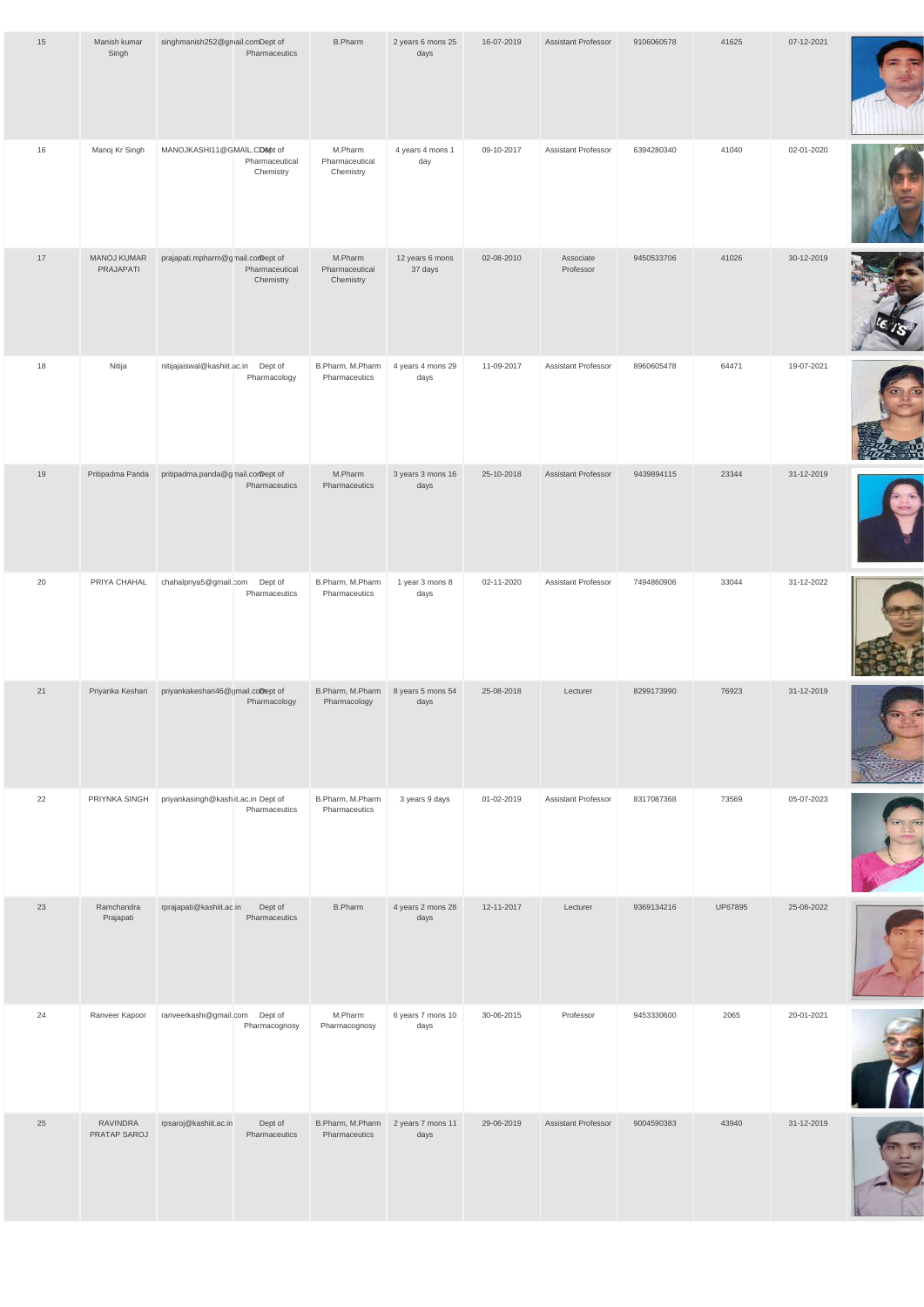| 26 | RAVI RANJAN<br><b>KUMAR</b> | ravikashi23@gmail.com                         | Dept of<br>Pharmaceutics               | M.Pharm<br>Pharmaceutics                   | 3 years 4 mons 7<br>days  | 03-10-2018 | Assistant Professor    | 9450079355 | 21506  | 31-12-2019 |           |
|----|-----------------------------|-----------------------------------------------|----------------------------------------|--------------------------------------------|---------------------------|------------|------------------------|------------|--------|------------|-----------|
| 27 | Richa Srivastava            | richa_0306@rediffmail.com Dept of             | Pharmaceutics                          | B.Pharm, M.Pharm<br>Pharmaceutics, Ph<br>D | 10 mons 36 days           | 22-11-2021 | Associate<br>Professor | 9415569304 | 45067  | 31-12-2021 |           |
| 28 | RUCHI SINGH                 | ruchi12.pharm@gmail.com Dept of               | Pharmaceutical<br>Chemistry            | <b>B.Pharm</b>                             | 2 years 4 mons 21<br>days |            | Lecturer               | 6307751306 | 58319  | 31-12-2021 |           |
| 29 | SACHCHIDANAND<br>PATHAK     | sachchidanand.pathak@myg <b>@aptiblar.com</b> | Pharmacology                           | B.Pharm, M.Pharm<br>Pharmacology           | 8 years 24 days           | 17-01-2014 | Assistant Professor    | 9451903756 | 50351  | 13-12-2017 |           |
| 30 | Shashibhushan<br>Tripathi   | tripathishashi141@grnail.comDept of           | Pharmaceutics                          | <b>B.Pharm</b>                             | 3 years 13 days           | 28-01-2019 | Lecturer               | 8708608712 | 67885  | 31-12-2022 | $-15 - 3$ |
| 31 | shikha mishra               | aaaaa51@rediffmail.com                        | Dept of<br>Pharmaceutical<br>Chemistry | M.Pharm<br>Pharmaceutical<br>Chemistry     | 2 years 7 mons 11<br>days | 29-06-2019 | Assistant Professor    | 8960605478 | 49599  | 17-12-2020 |           |
| 32 | Smarika Pandey              | smarry642@gmail.com                           | Dept of<br>Pharmaceutics               | B.Pharm, Msc<br>Applied<br>Microbiology    | 3 years 25 days           | 16-01-2019 | Assistant Professor    | 8808079001 | 80946  | 31-03-2019 |           |
| 33 | SNEHA BHARTI                | sneha.bharti01@gmail.com Dept of              | Pharmaceutics                          | B.Pharm, M.Pharm<br>Pharmaceutics          | 1 year 3 mons 13<br>days  | 28-10-2020 | Assistant Professor    | 8955046935 | 822565 | 07-12-2021 |           |
| 34 | SNEHA YADAV                 | ysneha.yadav16@gmail.comDept of               | Pharmaceutics                          | <b>B.Pharm</b>                             | 1 year 1 mon 9<br>days    | 01-01-2021 | Lecturer               | 8957772496 | 83530  | 31-12-2023 |           |





| 35 | sonali shaw   | shonaligupta9930@gmail.comept of  | Pharmaceutical<br>Chemistry | <b>B.Pharm</b>           | 3 years 17 days           | 24-01-2019 | Lecturer                   | 9634285640 | 159369 | 30-12-2019 | <b>SONALIS</b><br>19-12-20 |
|----|---------------|-----------------------------------|-----------------------------|--------------------------|---------------------------|------------|----------------------------|------------|--------|------------|----------------------------|
| 36 | SP Chaturvedi | suryapratapkashi23@gmail.dDept of | Pharmaceutics               | M.Pharm<br>Pharmaceutics | 3 years 3 mons 17<br>days | 24-10-2018 | <b>Assistant Professor</b> | 6391004472 | 42150  | 20-01-2021 |                            |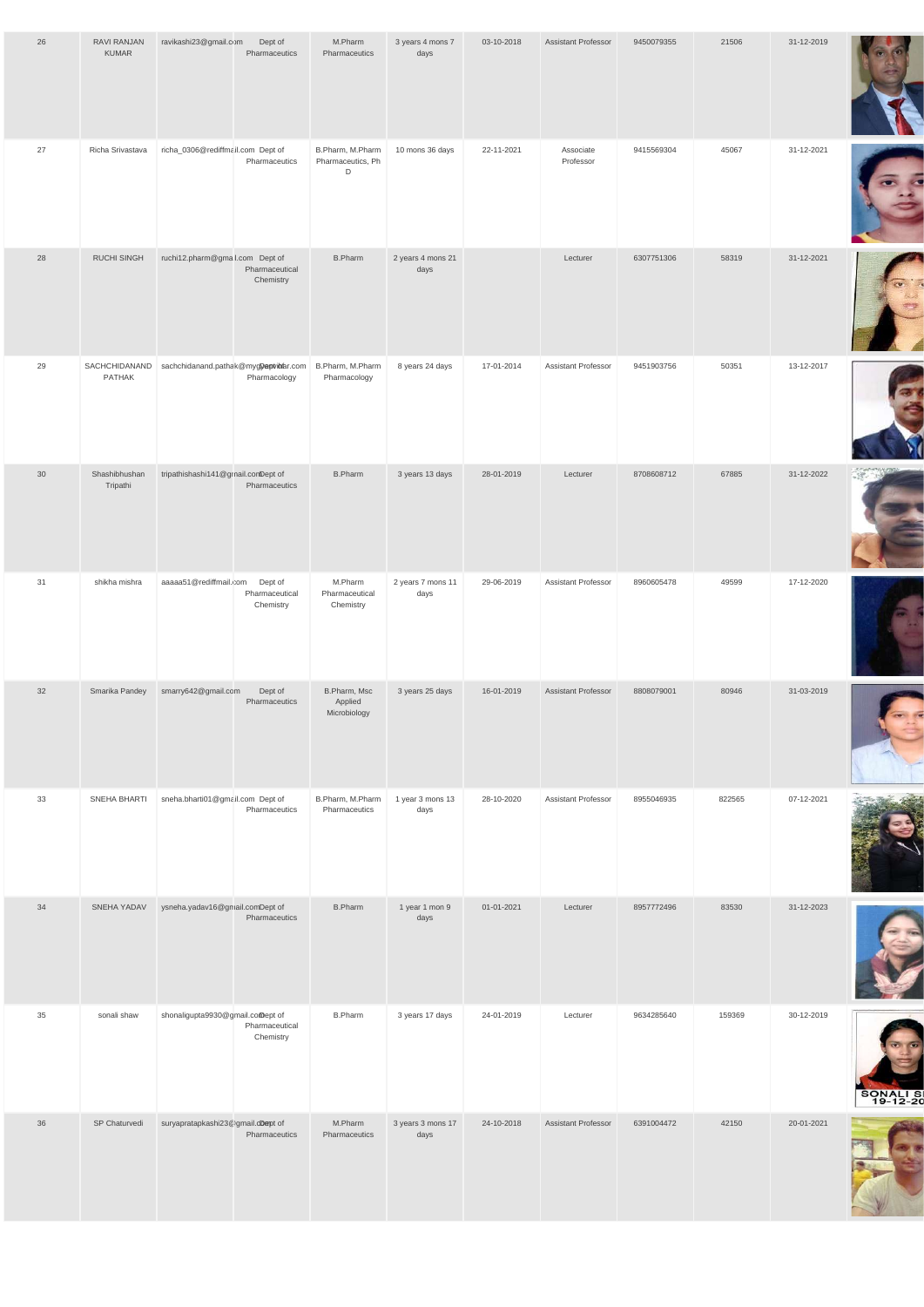| 37 | SURAJ KUMAR<br>PRAJPATI | SURAJKUMARP396@GMAID@ODM                           | Pharmaceutics                          | B.Pharm, M.Pharm<br>Pharmaceutical<br><b>Quality Assurance</b> | 1 year 3 mons 8<br>days   | 02-11-2020 | <b>Assistant Professor</b> | 6393820078 | 75400 | 02-01-2023 |  |
|----|-------------------------|----------------------------------------------------|----------------------------------------|----------------------------------------------------------------|---------------------------|------------|----------------------------|------------|-------|------------|--|
| 38 | SUSHMA                  | sushma@kashiit.ac.in                               | Dept of<br>Pharmaceutical<br>Chemistry | B.Pharm, M.Pharm<br>Pharmaceutical<br>Chemistry                | 8 years 4 mons 37<br>days | 01-02-2018 | <b>Assistant Professor</b> | 8318020104 | 51828 | 31-12-2020 |  |
| 39 | Sweta Rai               | swetarai1988@gmail.com Dept of                     | Pharmaceutical<br>Chemistry            | M.Pharm<br>Pharmaceutical<br>Chemistry                         | 3 years 8 mons            | 07-02-2017 | <b>Assistant Professor</b> | 7415743382 | 33763 | 31-12-2019 |  |
| 40 |                         | VAISHALI PATHAK vaishalipathak18@grnail.comDept of | Pharmaceutics                          | B.Pharm, M.Pharm<br>Pharmaceutics                              | 1 year 3 mons 8<br>days   | 02-11-2020 | Assistant Professor        | 8979083509 | 98691 | 31-03-2021 |  |
| 41 | <b>VIRENDRA</b>         | knp.virendra19@gmail.com Dept of                   | Pharmaceutics                          | B.Pharm, M.Pharm<br>Pharmaceutics                              | 2 years 6 mons 22<br>days | 19-07-2019 | Principal                  | 9839035995 | 39438 | 31-12-2023 |  |
| 42 | Vivek Keshri            | vivekkeshri5@gmail.com                             | Dept of<br>Pharmacology                | B.Pharm, Doctor of<br>Philosophy,<br>M.Pharm<br>Pharmacology   | 17 years 1 mon 31<br>days | 29-07-2014 | Assistant Professor        | 7970798454 | 22171 | 31-12-2019 |  |

Faculty Workload

| S.No           | <b>Faculty Name</b>        | <b>Department</b>                | <b>Designation</b>         | <b>Course</b>  | Academic<br><b>Session</b> | Year           | <b>Subject</b>                     | <b>Theory</b><br>(Number<br>of<br><b>Hours</b><br>per<br>week<br>includin<br>tutorials) | Practical<br>(Number<br><sub>of</sub><br><b>Hours</b><br>per<br>week) | <b>Remarks</b>                      |
|----------------|----------------------------|----------------------------------|----------------------------|----------------|----------------------------|----------------|------------------------------------|-----------------------------------------------------------------------------------------|-----------------------------------------------------------------------|-------------------------------------|
| -1             |                            | Dept of Pharmacy Practice        | Lecturer                   | D.Pharm        | 2019-<br>2020              | $\overline{2}$ | <b>Pharmaceutical Chemistry-II</b> | $\overline{2}$                                                                          | $\overline{4}$                                                        | y                                   |
| 2              | Anil Rajput                | Dept of Pharmaceutical Chemistry | <b>Assistant Professor</b> | <b>B.Pharm</b> | 2019-<br>2020              | 3              | Medicinal Chemistry - III          | $\overline{2}$                                                                          | $\overline{4}$                                                        | <b>PWT</b>                          |
| 3              | Ashutosh Mishra            | Dept of Pharmacognosy            | Director cum Principal     | <b>B.Pharm</b> | 2019-<br>2020              | $\mathbf{3}$   | Herbal Drug Technology             | $2^{\circ}$                                                                             | $00\,$                                                                | <b>Director</b><br>cum<br>Principal |
| $\overline{4}$ | avishek kumar awasthi      | Dept of Pharmaceutics            | <b>Assistant Professor</b> | <b>B.Pharm</b> | 2019-<br>2020              | 2              | <b>Pharmaceutical Engineering</b>  | 2                                                                                       | $\Delta$                                                              | <b>NA</b>                           |
|                |                            | Dept of Pharmaceutics            | <b>Assistant Professor</b> | D.Pharm        | 2020-<br>2021              | $\mathbf{1}$   | Pharmaceutics-I                    | $\overline{2}$                                                                          | $\overline{4}$                                                        | na                                  |
| 5              | <b>BRIJESH KUMAR SINGH</b> | Dept of Pharmaceutics            | <b>Assistant Professor</b> | B.Pharm        | 2019-<br>2020              | $\overline{4}$ | Cell and Molecular Biology         | $\overline{2}$                                                                          | $\overline{4}$                                                        | Ok                                  |
|                |                            | Dept of Pharmaceutics            | <b>Assistant Professor</b> | <b>B.Pharm</b> | 2019-<br>2020              | $\mathbf{3}$   | Pharmaceutical Biotechnology       | $\overline{2}$                                                                          | $\overline{4}$                                                        | <b>NA</b>                           |
|                |                            | Dept of Pharmaceutics            | <b>Assistant Professor</b> | <b>B.Pharm</b> | 2019-<br>2020              | 3              | Pharmaceutical Biotechnology       | $\overline{2}$                                                                          | $\overline{4}$                                                        | Ok                                  |
| $\,6\,$        | Deepak kumar               | Dept of Pharmaceutical Chemistry | <b>Assistant Professor</b> | <b>B.Pharm</b> | $2021 -$<br>2022           | $\mathbf{1}$   | Pharmaceutical Analysis - I        | 6                                                                                       | 12                                                                    | Na                                  |
|                |                            | Dept of Pharmaceutical Chemistry | <b>Assistant Professor</b> | D.Pharm        | 2021-<br>2022              | $\overline{2}$ | Pharmaceutical Chemistry-II        | 3                                                                                       | $\Omega$                                                              | <b>NA</b>                           |
| $\overline{7}$ | Devendra Kumar Dubey       | Dept of Pharmaceutical Chemistry | <b>Assistant Professor</b> | <b>B.Pharm</b> | 2022-<br>2023              | $\overline{2}$ | Pharmaceutical Microbiology        | $\overline{4}$                                                                          | 8                                                                     | 2 batch<br>practical                |
|                |                            | Dept of Pharmaceutical Chemistry | <b>Assistant Professor</b> | D.Pharm        | 2022-<br>2023              | $\overline{1}$ | Pharmacognosy                      | $\overline{4}$                                                                          | 8                                                                     | 2 batch<br>practical                |
| 8              | Dheeraj dubey              | Dept of Pharmacology             | <b>Assistant Professor</b> | <b>B.Pharm</b> | $2021 -$<br>2022           | $\overline{2}$ | Pharmaceutical Microbiology        | 3                                                                                       | 8                                                                     | Ok                                  |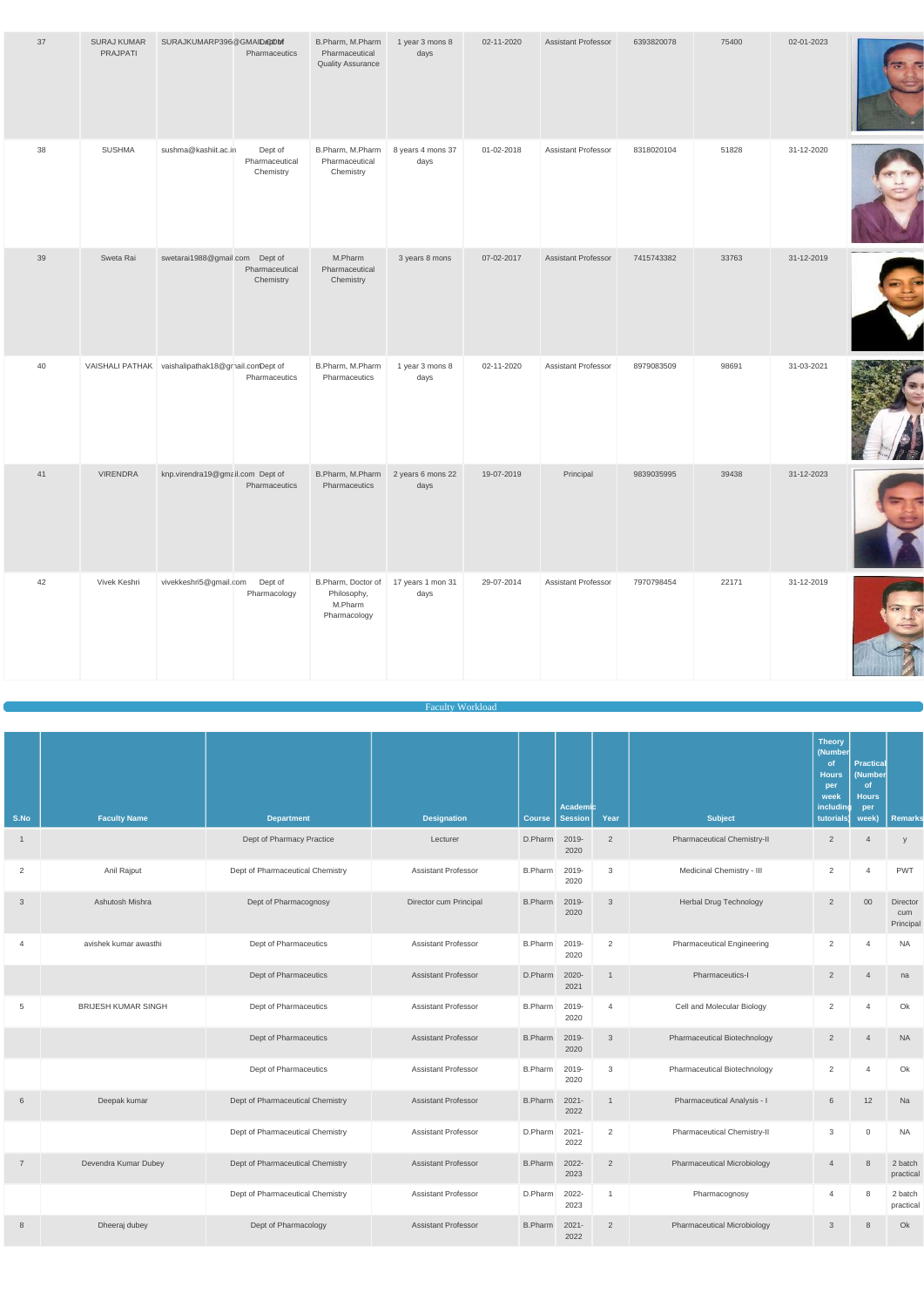|    |                                      | Dept of<br>Pharmacology                | <b>Assistant Professor</b> | D.Pharm                 | 2019-2020 | $\mathbf{1}$   | Pharmaceutical<br>Chemistry-I                        | $5\overline{)}$ | $6\phantom{1}$      | 11 hrs              |
|----|--------------------------------------|----------------------------------------|----------------------------|-------------------------|-----------|----------------|------------------------------------------------------|-----------------|---------------------|---------------------|
|    |                                      | Dept of<br>Pharmacology                | <b>Assistant Professor</b> | <b>B.Pharm</b>          | 2020-2021 | $\mathbf{1}$   | Human Anatomy &<br>Physiology                        | $\overline{4}$  | 6                   | 10 Hrs              |
|    |                                      | Dept of<br>Pharmacology                | <b>Assistant Professor</b> | D.Pharm                 | 2020-2021 | $\overline{1}$ | Human Anatomy &<br>Physiology                        | $5\phantom{.0}$ | $\overline{4}$      | 09 hrs              |
|    |                                      | Dept of<br>Pharmacology                | <b>Assistant Professor</b> | <b>B.Pharm</b>          | 2019-2020 | $\mathbf{1}$   | Pharmaceutical<br>Inorganic Chemistry                | 5               | 6                   | 11 hrs              |
|    |                                      | Dept of<br>Pharmacology                | <b>Assistant Professor</b> | <b>B.Pharm</b>          | 2021-2022 | $\mathbf{1}$   | <b>Communication skills</b>                          | $\mathbf{3}$    | $00\,$              | ok                  |
| 9  | Dubey Anupkumar<br>Anil              | Dept of<br>Pharmacognosy               | Lecturer                   | D.Pharm                 | 2020-2021 | $\mathbf{1}$   | Pharmacognosy                                        | $\mathbf{3}$    | $\overline{4}$      | na                  |
| 10 | <b>KAMLESH KUMAR</b><br><b>SINGH</b> | Dept of<br>Pharmacology                | <b>Assistant Professor</b> | <b>B.Pharm</b>          | 2019-2020 | $\mathbf{3}$   | Pharmacology - II                                    | $\overline{2}$  | $\overline{4}$      | <b>NA</b>           |
|    |                                      | Dept of<br>Pharmacology                | Assistant Professor        | <b>B.Pharm</b>          | 2019-2020 | 3              | Pharmacology - II                                    | $\overline{0}$  | $\overline{4}$      | <b>NA</b>           |
|    |                                      | Dept of<br>Pharmacology                | <b>Assistant Professor</b> | <b>B.Pharm</b>          | 2019-2020 | $\mathbf{1}$   | Pathophysiology                                      | $\mathbf{3}$    | $\mathsf{O}\xspace$ | No practical        |
| 11 | <b>KUMAR ALOK</b>                    | Dept of<br>Pharmacognosy               | Assistant Professor        | <b>B.Pharm</b>          | 2019-2020 | $\overline{4}$ | Quality Control and<br>Standardization of<br>Herbals | $\overline{4}$  | $\overline{4}$      | <b>NA</b>           |
|    |                                      | Dept of<br>Pharmacognosy               | <b>Assistant Professor</b> | <b>B.Pharm</b>          | 2019-2020 | $\overline{2}$ | Pharmacognosy and<br>Phytochemistry - I              | $\overline{4}$  | $\overline{4}$      | <b>NA</b>           |
| 12 | Manisha                              | Dept of<br>Pharmaceutical<br>Chemistry | <b>Assistant Professor</b> | D.Pharm                 | 2019-2020 | $\mathbf{1}$   | Pharmaceutics-I                                      | 2               | $\overline{4}$      | na                  |
|    |                                      | Dept of<br>Pharmaceutical<br>Chemistry | <b>Assistant Professor</b> | <b>B.Pharm</b>          | 2019-2020 | $\overline{2}$ | Physical<br>Pharmaceutics I                          | $\overline{2}$  | $\overline{4}$      | <b>NA</b>           |
| 13 | Manish kumar Singh                   | Dept of<br>Pharmaceutics               | <b>Assistant Professor</b> | <b>B.Pharm</b>          | 2020-2021 | 3              | Pharmaceutical<br>Jurisprudence                      | 2               | $\overline{2}$      | na                  |
| 14 | Manoj Kr Singh                       | Dept of<br>Pharmaceutical<br>Chemistry | <b>Assistant Professor</b> | <b>B.Pharm</b>          | 2019-2020 | $\overline{4}$ | <b>Pharma Marketing</b><br>Management                | 3               | $\overline{0}$      | У                   |
| 15 | <b>MANOJ KUMAR</b><br>PRAJAPATI      | Dept of<br>Pharmaceutical<br>Chemistry | Associate Professor        | <b>B.Pharm</b>          | 2019-2020 | 3              | Medicinal Chemistry -<br>$\mathbf{H}$                | 2               | $\overline{4}$      | na                  |
|    |                                      | Dept of<br>Pharmaceutical<br>Chemistry | Associate Professor        | D.Pharm                 | 2019-2020 | $\overline{2}$ | Pharmaceutical<br>Chemistry-II                       | $\overline{2}$  | $\overline{4}$      | na                  |
| 16 | Pritipadma Panda                     | Dept of<br>Pharmaceutics               | <b>Assistant Professor</b> | <b>B.Pharm</b>          | 2019-2020 | $\mathbf{1}$   | <b>Communication skills</b>                          | 2               | 2                   | na                  |
|    |                                      | Dept of<br>Pharmaceutics               | <b>Assistant Professor</b> | <b>B.Pharm</b>          | 2019-2020 | $\overline{4}$ | <b>Dietary Supplements</b><br>and Nutraceuticals     | $\overline{2}$  | $\overline{4}$      | na                  |
| 17 | PRIYA CHAHAL                         | Dept of<br>Pharmaceutics               | Assistant Professor        | <b>B.Pharm</b>          | 2021-2022 | $\overline{4}$ | Novel Drug Delivery<br>System                        | $\mathbf{3}$    | $\overline{0}$      | <b>NA</b>           |
|    |                                      | Dept of<br>Pharmaceutics               | <b>Assistant Professor</b> | <b>B.Pharm</b>          | 2021-2022 | $\mathbf{1}$   | Pharmaceutics-I                                      | $\overline{4}$  | $6\phantom{1}$      | na                  |
| 18 | Priyanka Keshari                     | Dept of<br>Pharmacology                | Lecturer                   | M.Pharm<br>Pharmacology | 2019-2020 | $\mathbf{1}$   | Advanced<br>Pharmacology-I                           | $\overline{4}$  | $\mathbf 0$         | $\mathsf{O}\xspace$ |
|    |                                      | Dept of<br>Pharmacology                | Lecturer                   | <b>B.Pharm</b>          | 2019-2020 | $\mathbf{3}$   | Pharmacology - II                                    | $\overline{4}$  | $6\,$               | $6\phantom{.}6$     |
| 19 | PRIYNKA SINGH                        | Dept of<br>Pharmaceutics               | <b>Assistant Professor</b> | <b>B.Pharm</b>          | 2019-2020 | $\mathbf{1}$   | Pharmaceutics-I                                      | 8               | 8                   | Fine                |
| 20 | Ramchandra<br>Prajapati              | Dept of<br>Pharmaceutics               | Lecturer                   | D.Pharm                 | 2019-2020 | $\overline{2}$ | Pharmaceutics-II                                     | $\overline{2}$  | $\overline{4}$      | na                  |
| 21 | Ranveer Kapoor                       | Dept of<br>Pharmacognosy               | Professor                  | <b>B.Pharm</b>          | 2019-2020 | $\overline{2}$ | Pharmacognosy and<br>Phytochemistry - I              | 2               | $\overline{4}$      | Y                   |
| 22 | RAVINDRA PRATAP<br>SAROJ             | Dept of<br>Pharmaceutics               | <b>Assistant Professor</b> | <b>B.Pharm</b>          | 2020-2021 | $\mathbf{1}$   | Biochemistry                                         | $\overline{2}$  | $\overline{4}$      | na                  |
| 23 | RAVI RANJAN<br>KUMAR                 | Dept of<br>Pharmaceutics               | Assistant Professor        | <b>B.Pharm</b>          | 2019-2020 | $\mathbf{1}$   | <b>Communication skills</b>                          | 2               | 2                   | У                   |
| 24 | Richa Srivastava                     | Dept of<br>Pharmaceutics               | Associate Professor        | <b>B.Pharm</b>          | 2022-2023 | $\mathbf{1}$   | Pharmaceutics-I                                      | $\overline{4}$  | 8                   | 2 BATCHES           |
|    |                                      | Dept of<br>Pharmaceutics               | Associate Professor        | <b>B.Pharm</b>          | 2022-2023 | $\overline{4}$ | Novel Drug Delivery<br>System                        | $\overline{4}$  | $\overline{4}$      | ONE BATCH           |
| 25 | RUCHI SINGH                          | Dept of<br>Pharmaceutical<br>Chemistry | Lecturer                   | <b>B.Pharm</b>          | 2019-2020 | $\overline{1}$ | Biochemistry                                         | $\overline{2}$  | $\overline{4}$      | <b>NA</b>           |
| 26 | SACHCHIDANAND<br>PATHAK              | Dept of<br>Pharmacology                | <b>Assistant Professor</b> | <b>B.Pharm</b>          | 2020-2021 | $\mathbf{1}$   | <b>Remedial Biology</b>                              | 2               | 2                   | PCI Syllabus        |
|    |                                      | Dept of<br>Pharmacology                | <b>Assistant Professor</b> | <b>B.Pharm</b>          | 2021-2022 | $\mathbf{1}$   | Human Anatomy &<br>Physiology                        | $\overline{4}$  | 12                  | July 2020 Session   |
|    |                                      | Dept of<br>Pharmacology                | <b>Assistant Professor</b> | <b>B.Pharm</b>          | 2021-2022 | $\mathbf{1}$   | Human Anatomy and<br>Physiology - II                 | $\overline{4}$  | 12                  | Jan 2020 Session    |
|    |                                      | Dept of<br>Pharmacology                | <b>Assistant Professor</b> | <b>B.Pharm</b>          | 2021-2022 | $\mathbf{1}$   | <b>Remedial Biology</b>                              | $\overline{2}$  | $\overline{2}$      | July 2020 Session   |
|    |                                      | Dept of<br>Pharmacology                | <b>Assistant Professor</b> | <b>B.Pharm</b>          | 2019-2020 | $\mathbf{1}$   | <b>Remedial Biology</b>                              | 2               | 2                   | PCI SYLLABUS        |
|    |                                      | Dept of<br>Pharmacology                | <b>Assistant Professor</b> | <b>B.Pharm</b>          | 2019-2020 | $\mathbf{1}$   | Human Anatomy and<br>Physiology - II                 | $\overline{4}$  | 12                  | PCI SYLLABUS        |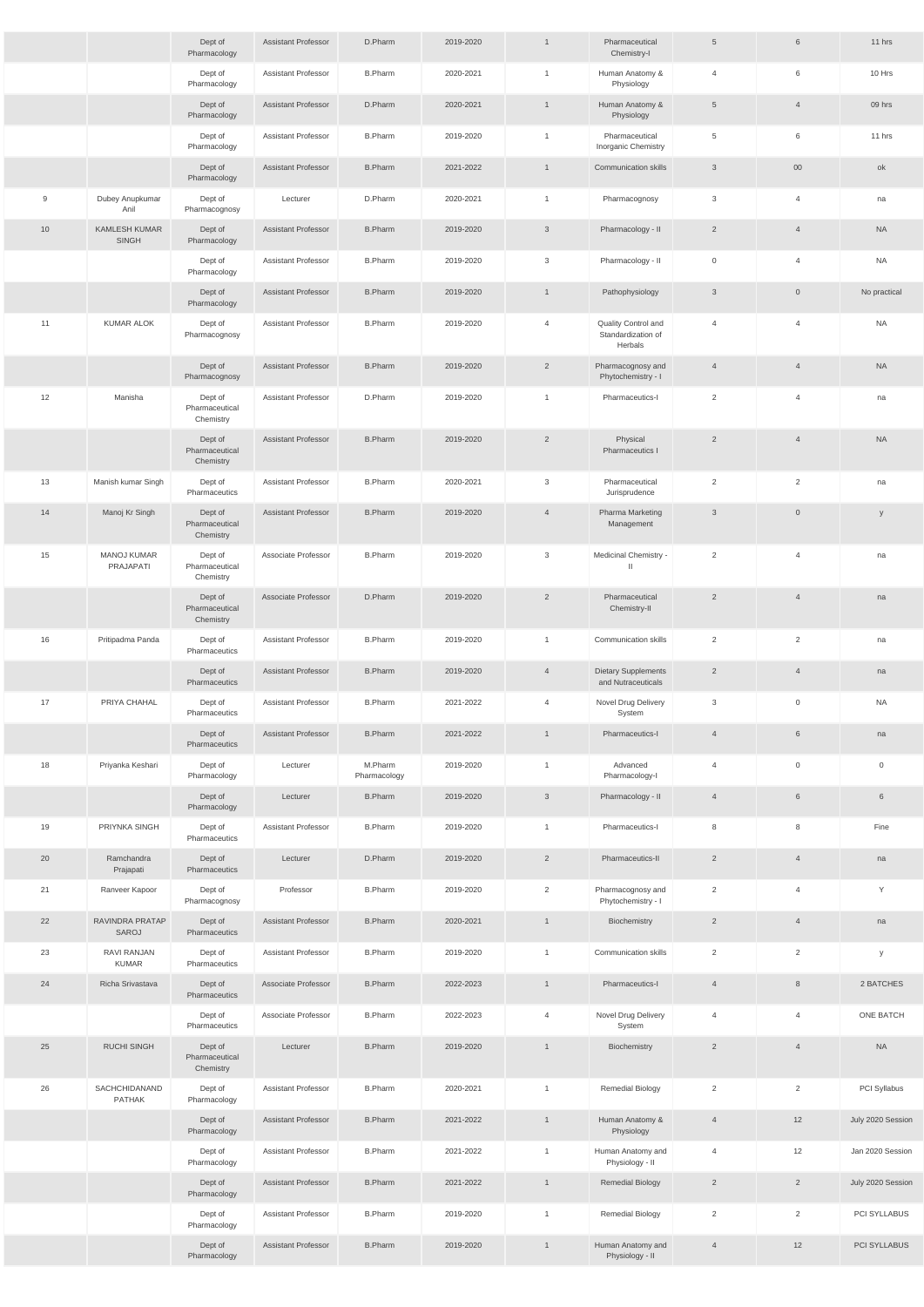|    |                           | Dept of<br>Pharmacology                | Assistant Professor        | <b>B.Pharm</b> | 2019-2020 | $\mathbf{1}$   | Human Anatomy &<br>Physiology                    | $\overline{4}$ | 12             | PCI SYLLABUS                                                                |
|----|---------------------------|----------------------------------------|----------------------------|----------------|-----------|----------------|--------------------------------------------------|----------------|----------------|-----------------------------------------------------------------------------|
|    |                           | Dept of<br>Pharmacology                | Assistant Professor        | <b>B.Pharm</b> | 2020-2021 | $\mathbf{1}$   | Human Anatomy &<br>Physiology                    | $\overline{4}$ | 12             | PCI Syllabus                                                                |
| 27 | Shashibhushan<br>Tripathi | Dept of<br>Pharmaceutics               | Lecturer                   | D.Pharm        | 2022-2023 | $\mathbf{1}$   | Pharmacognosy                                    | $\overline{4}$ | $\overline{4}$ | yes                                                                         |
|    |                           | Dept of<br>Pharmaceutics               | Lecturer                   | D.Pharm        | 2020-2021 | 2              | Pharmaceutical<br>Jurisprudence                  | 3              | $00\,$         | yes                                                                         |
|    |                           | Dept of<br>Pharmaceutics               | Lecturer                   | D.Pharm        | 2019-2020 | $\mathbf{1}$   | Pharmacognosy                                    | $\overline{4}$ | $\overline{4}$ | Yes                                                                         |
|    |                           | Dept of<br>Pharmaceutics               | Lecturer                   | D.Pharm        | 2021-2022 | $\mathbf{1}$   | Pharmaceutical<br>Chemistry-I                    | $00\,$         | $\overline{4}$ | yes                                                                         |
|    |                           | Dept of<br>Pharmaceutics               | Lecturer                   | D.Pharm        | 2021-2022 | $\overline{1}$ | Pharmacognosy                                    | $\overline{4}$ | $\overline{4}$ | yes                                                                         |
|    |                           | Dept of<br>Pharmaceutics               | Lecturer                   | D.Pharm        | 2020-2021 | $\mathbf{1}$   | Human Anatomy &<br>Physiology                    | 3              | $\overline{4}$ | yes                                                                         |
| 28 | shikha mishra             | Dept of<br>Pharmaceutical<br>Chemistry | <b>Assistant Professor</b> | D.Pharm        | 2020-2021 | $\overline{2}$ | Pharmaceutical<br>Chemistry-II                   | $\overline{2}$ | $\overline{4}$ | na                                                                          |
| 29 | Smarika Pandey            | Dept of<br>Pharmaceutics               | Assistant Professor        | <b>B.Pharm</b> | 2019-2020 | $\overline{4}$ | <b>Dietary Supplements</b><br>and Nutraceuticals | $\overline{2}$ | 3              | Pharmaceutics                                                               |
|    |                           | Dept of<br>Pharmaceutics               | <b>Assistant Professor</b> | D.Pharm        | 2019-2020 | $\overline{2}$ | <b>Hospital and Clinical</b><br>Pharmacy         | $\overline{4}$ | $\overline{4}$ | <b>Clinical Aspects</b>                                                     |
| 30 | SNEHA BHARTI              | Dept of<br>Pharmaceutics               | Assistant Professor        | <b>B.Pharm</b> | 2021-2022 | 2              | Physical<br>Pharmaceutics I                      | $\overline{4}$ | 6              | <b>NA</b>                                                                   |
|    |                           | Dept of<br>Pharmaceutics               | <b>Assistant Professor</b> | D.Pharm        | 2021-2022 | $\overline{2}$ | Drug Store and<br><b>Business</b><br>Management  | $\mathbf{3}$   | $\overline{4}$ | <b>NA</b>                                                                   |
| 31 | SNEHA YADAV               | Dept of<br>Pharmaceutics               | Lecturer                   | D.Pharm        | 2021-2022 | 2              | Pharmaceutics-II                                 | $\overline{4}$ | 3              | GOOD                                                                        |
|    |                           | Dept of<br>Pharmaceutics               | Lecturer                   | D.Pharm        | 2021-2022 | $\mathbf{1}$   | Pharmaceutics                                    | $\overline{4}$ | 3              | GOOD                                                                        |
| 32 | sonali shaw               | Dept of<br>Pharmaceutical<br>Chemistry | Lecturer                   | D.Pharm        | 2019-2020 | $\mathbf{1}$   | Pharmaceutical<br>Chemistry-I                    | 6              | 6              | two subject<br>Pharmaceutical<br>chemistry and<br>Biochemistry<br>allocated |
| 33 | SP Chaturvedi             | Dept of<br>Pharmaceutics               | Assistant Professor        | <b>B.Pharm</b> | 2019-2020 | $\mathbf{3}$   | Industrial Pharmacy -                            | $\overline{2}$ | $\overline{4}$ | Y                                                                           |
| 34 | SURAJ KUMAR<br>PRAJPATI   | Dept of<br>Pharmaceutics               | Assistant Professor        | <b>B.Pharm</b> | 2021-2022 | 2              | Pharmaceutical<br>Engineering                    | $\overline{2}$ | $\mathbf{3}$   | best                                                                        |
|    |                           | Dept of<br>Pharmaceutics               | <b>Assistant Professor</b> | D.Pharm        | 2021-2022 | $\mathbf{1}$   | Health Education &<br>Community<br>Pharmacy      | $\mathbf{3}$   | $\overline{0}$ | <b>NA</b>                                                                   |
| 35 | SUSHMA                    | Dept of<br>Pharmaceutical<br>Chemistry | Assistant Professor        | <b>B.Pharm</b> | 2019-2020 | $\mathbf{1}$   | Pharmaceutical<br>Organic Chemistry - I          | $\overline{2}$ | $\overline{4}$ | Ok                                                                          |
|    |                           | Dept of<br>Pharmaceutical<br>Chemistry | <b>Assistant Professor</b> | <b>B.Pharm</b> | 2019-2020 | $\overline{2}$ | Pharmaceutical<br><b>Organic Chemistry II</b>    | $\overline{2}$ | $\overline{0}$ | Ok                                                                          |
| 36 | Sweta Rai                 | Dept of<br>Pharmaceutical<br>Chemistry | Assistant Professor        | <b>B.Pharm</b> | 2019-2020 | 2              | Medicinal Chemistry -                            | $\overline{2}$ | $\overline{4}$ | moderate                                                                    |
|    |                           | Dept of<br>Pharmaceutical<br>Chemistry | Assistant Professor        | <b>B.Pharm</b> | 2019-2020 | $\overline{2}$ | Medicinal Chemistry -                            | $\overline{2}$ | $\overline{4}$ | moderate workload                                                           |
| 37 | <b>VAISHALI PATHAK</b>    | Dept of<br>Pharmaceutics               | Assistant Professor        | <b>B.Pharm</b> | 2021-2022 | $\mathbf{1}$   | Pharmaceutical<br>Inorganic Chemistry            | $\overline{0}$ | $\overline{4}$ | <b>NA</b>                                                                   |
|    |                           | Dept of<br>Pharmaceutics               | <b>Assistant Professor</b> | D.Pharm        | 2021-2022 | $\overline{2}$ | Pharmaceutics-II                                 | $\mathbf{3}$   | 6              | na                                                                          |
| 38 | <b>VIRENDRA</b>           | Dept of<br>Pharmaceutics               | Principal                  | D.Pharm        | 2019-2020 | $\overline{1}$ | Pharmaceutical<br>Chemistry-I                    | $\overline{4}$ | $\overline{2}$ | workload                                                                    |
| 39 | Vivek Keshri              | Dept of<br>Pharmacology                | <b>Assistant Professor</b> | <b>B.Pharm</b> | 2021-2022 | $\mathbf{3}$   | Pharmacology - II                                | $\mathbf{3}$   | 6              | na                                                                          |

| 39 | Vivek Keshri | Dept of<br>Pharmacology | <b>Assistant Professor</b> | <b>B.Pharm</b> | 2021-2022 | $\Omega$<br>J.     | Pharmacology - II                    | 3           | na                             |
|----|--------------|-------------------------|----------------------------|----------------|-----------|--------------------|--------------------------------------|-------------|--------------------------------|
|    |              | Dept of<br>Pharmacology | <b>Assistant Professor</b> | <b>B.Pharm</b> | 2019-2020 | $\mathcal{D}$<br>∠ | Pharmacology - I                     |             | second year fourth<br>semester |
|    |              | Dept of<br>Pharmacology | <b>Assistant Professor</b> | <b>B.Pharm</b> | 2019-2020 |                    | Human Anatomy and<br>Physiology - II |             | first year second<br>semester  |
|    |              | Dept of<br>Pharmacology | <b>Assistant Professor</b> | <b>B.Pharm</b> | 2021-2022 | 4                  | <b>Pharmacy Practice</b>             | $\sim$<br>◡ | na                             |

Faculty Details for New Institution

**[Click to view Consent letter of Principal and Teaching Faculty](https://dgpm.nic.in/institute/getmongoPdfFile.do?renreceiptid=&tablename=newinstfacultydoc)**

Academic / Establishment Expenditure of the Institution for the past 3 Years

| <b>Budget Heads</b> | $2021 - 2022$           | $2020 - 2021$           | $2019 - 2020$           |
|---------------------|-------------------------|-------------------------|-------------------------|
| Recurring           | Amount in (INR in Lacs) | Amount in (INR in Lacs) | Amount in (INR in Lacs) |
| Fee to apex Bodies  | 500000                  | 750000                  | 750000                  |
| Chemicals           | 300000                  | 400000                  | 400000                  |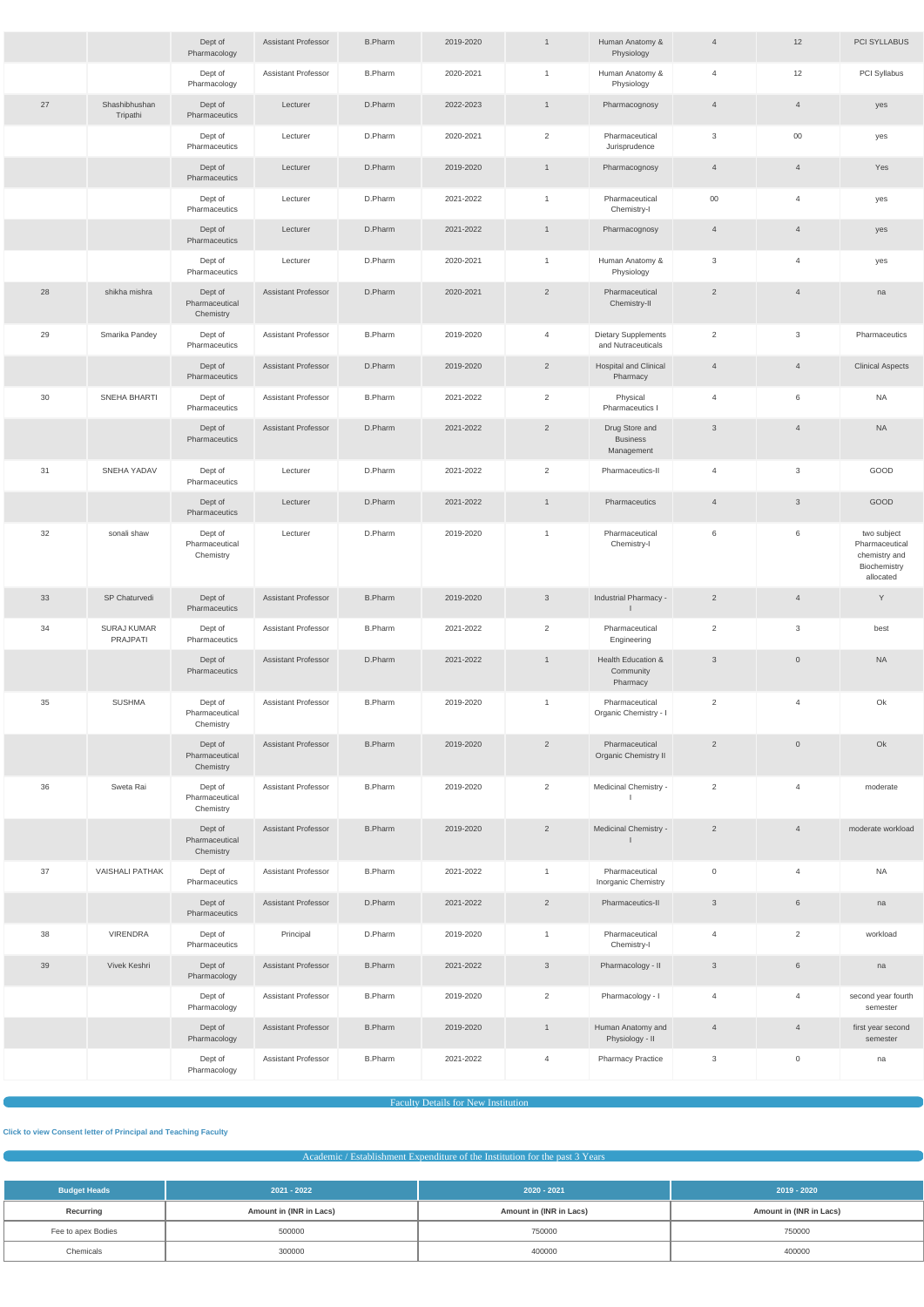| Electricity         | 900000                  | 800000                  | 800000                  |
|---------------------|-------------------------|-------------------------|-------------------------|
| Phone Bills         | 100000                  | 100000                  | 250000                  |
| Travelling          | 300000                  | 200000                  | 500000                  |
| Annual maintenances | 500000                  | 300000                  | 250000                  |
| Stationary          | 150000                  | 150000                  | 150000                  |
| Miscellaneous       | 1000000                 | 1000000                 | 1000000                 |
| Glassware's         | 200000                  | 200000                  | 200000                  |
| Non-Recurring       | Amount in (INR in Lacs) | Amount in (INR in Lacs) | Amount in (INR in Lacs) |
| Building            | 500000                  | 600000                  | 600000                  |
| Equipments          | 250000                  |                         |                         |
|                     |                         | 250000                  | 250000                  |
| Vehicles            | 500000                  | 500000                  | 500000                  |
| Books & Journals    | 200000                  | 200000                  | 150000                  |
| Furniture's         | 200000                  | 200000                  | 300000                  |

## **Income and Expenditure Income and Expenditure**

|                      | <b>INCOME</b>   |  |                             | <b>EXPENDITURE</b>         |
|----------------------|-----------------|--|-----------------------------|----------------------------|
| <b>Particulars</b>   | Amount in (INR) |  | <b>Particulars</b>          | Amount in (INR)            |
| <b>Grants Govt</b>   | $00\,$          |  | Building                    | $00\,$                     |
| <b>Grants Others</b> | $00\,$          |  |                             | $00\,$                     |
| <b>Tution Fee</b>    | 32490850        |  | Others                      | $00\,$                     |
| Library Fee          | $00\,$          |  |                             |                            |
| Sports Fee           | $00\,$          |  |                             | <b>REVENUE EXPENDITURE</b> |
| Uinion Fee           | $00\,$          |  | <b>Particulars</b>          | Amount in (INR)            |
| Others               | 6878884         |  | Revenue Exp - Salary        | 17730739                   |
|                      |                 |  | Maintenance Exp - College   | 214888                     |
|                      |                 |  | Maintenance Exp - Others    | 14761                      |
|                      |                 |  | Apex Bodies Fee             | 350200                     |
|                      |                 |  | Chemicals                   | $00\,$                     |
|                      |                 |  | Stationary                  | $00\,$                     |
|                      |                 |  | Deposit held by the College | $00\,$                     |
|                      |                 |  | Annual maintenances         | $00\,$                     |
|                      |                 |  | Misc.Expenditure            | $00\,$                     |
|                      |                 |  | Others                      | 18022091                   |

#### Books

| <b>Course</b>  | <b>Titles Required</b> |     | <b>Volume Required</b> | <b>Volume Available</b> | No of Journals |  |
|----------------|------------------------|-----|------------------------|-------------------------|----------------|--|
| <b>B.Pharm</b> | 500                    | 563 | 1500                   | 6384                    |                |  |
| D.Pharm        | 200                    | 212 | 750                    | 1238                    |                |  |

**Enclose Details of the Journals subscribed** [View](https://dgpm.nic.in/institute/getmongoPdfFile.do?renreceiptid=60a8444f-84c9-4855-ad88-8d47b5d2b0be&tablename=bookjournal)

Subject Wise Classification

| <b>Subject</b>                                | <b>Available Numbers</b> | <b>Available Titles</b> |
|-----------------------------------------------|--------------------------|-------------------------|
| Pharmacognosy                                 | 425                      | 28                      |
| <b>Pharmacy Practice</b>                      | 65                       | 22                      |
| Human anatomy & physiology                    | 544                      | 41                      |
| Pharmaceutics (dispensing & general Pharmacy) | 684                      | 63                      |
| Pharmaceutical organic chemistry              | 724                      | 89                      |
| Pharmaceutical inorganic chemistry            | 206                      | 38                      |
| Pharmaceutical microbiology                   | 196                      | 21                      |
| Pathophysiology                               | 39                       | 16                      |
| Applied biochemistry & clinical chemistry     | 228                      | 37                      |
| Pharmacology                                  | 345                      | 37                      |
| Pharmaceutical jurisprudence                  | 241                      | 11                      |
| Pharmaceutical dosage form                    | 86                       | 12                      |
| Community pharmacy                            | 275                      | 12                      |
| Clinical pharmacy                             | 52                       | $\overline{7}$          |
| Hospital pharmacy                             | 267                      | 16                      |
| Pharmacotheraputics                           | 120                      | 14                      |
| Pharmaceutical analysis and Quality Assurance | 309                      | 15                      |
| Medicinal chemistry                           | 339                      | 23                      |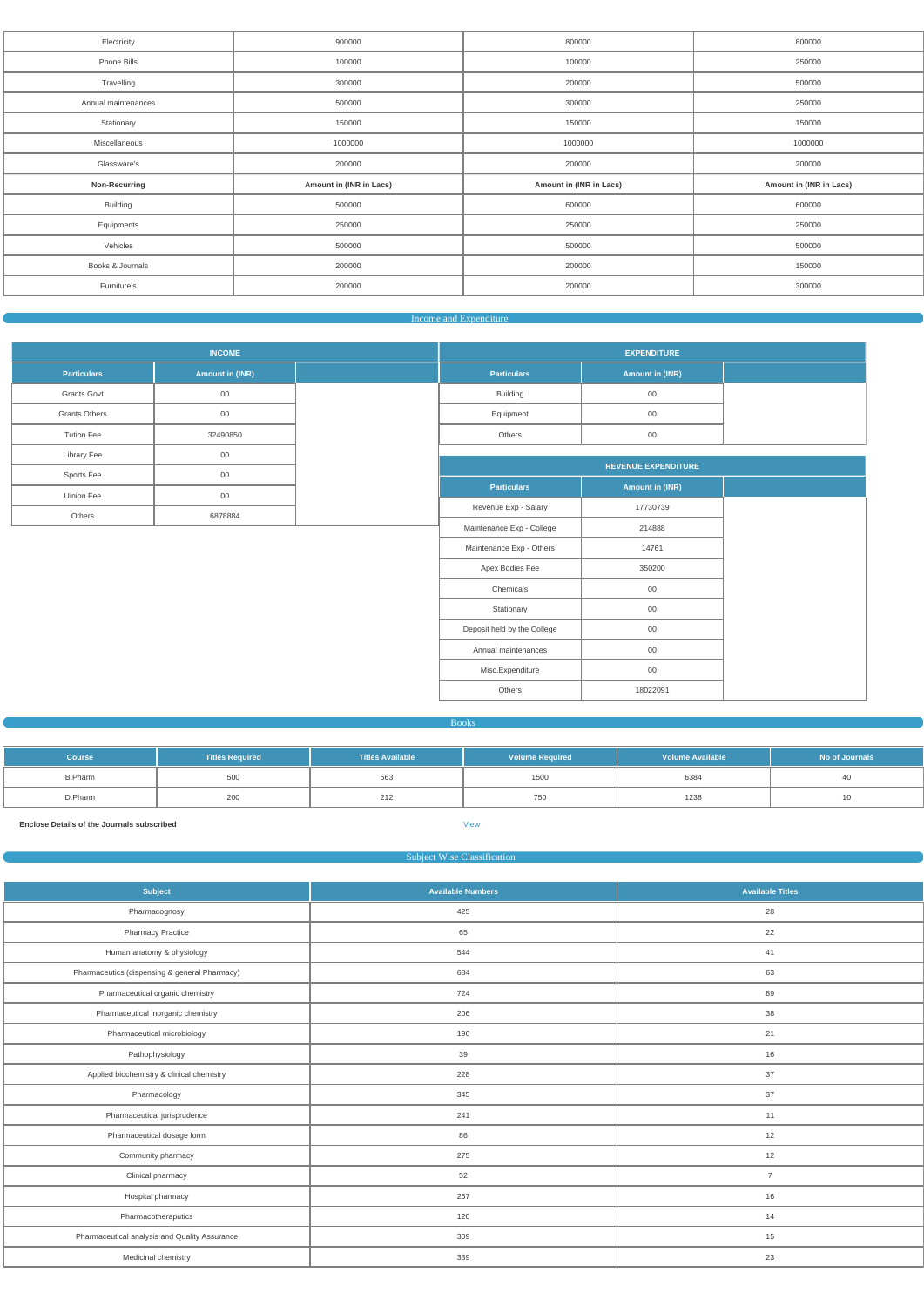| Biology                                                                                  | 93  | 31 |
|------------------------------------------------------------------------------------------|-----|----|
| Computer science or computer application in pharmacy                                     | 211 | 12 |
| Mathematics / statistics                                                                 | 489 | 57 |
| <b>Communication Skills</b>                                                              | 353 | 25 |
| Pharmaceutics - Drug Delivery systems, Pharmaceutical Engineering, Regulatory<br>Science | 788 | 31 |

## Other Facilities

| <b>Particulars</b>   | <b>Number Required</b> | <b>Number Available</b> |
|----------------------|------------------------|-------------------------|
| Computers            | 10                     | 10                      |
| Printers             |                        |                         |
| Internet facilities  | 4MBPS                  |                         |
| Photocopier          |                        |                         |
| Scanner              |                        |                         |
| <b>LCD Projector</b> |                        |                         |

# PG & Ph.D Projects guided by the Faculty Members for the past 3 years

| S.No | Name of the Supervisor | Name of the Candidate | <b>Type of Project</b> | Title of the Thesis/Dissertation | Duration (in months) | Year        |
|------|------------------------|-----------------------|------------------------|----------------------------------|----------------------|-------------|
|      | <b>NA</b>              | <b>NA</b>             | Ph.D                   | <b>NA</b>                        |                      | 2021 - 2022 |
|      | <b>NA</b>              | <b>NA</b>             | Ph.D                   | <b>NA</b>                        |                      | 2020 - 2021 |
|      | <b>NA</b>              | <b>NA</b>             | <b>PG</b>              | <b>NA</b>                        |                      | 2020 - 2021 |
|      | <b>NA</b>              | <b>NA</b>             | Ph.D                   | <b>NA</b>                        |                      | 2019 - 2020 |
|      | <b>NA</b>              | <b>NA</b>             | PG                     | <b>NA</b>                        |                      | 2019 - 2020 |

## Projects (Major/Minor Projects) completed for the past 3 years

| S.No | Name of the Investigator | Title of the project | <b>Duration (in months)</b> | <b>Sanctioned Amount</b> | <b>Funding Agency</b> | Year        |
|------|--------------------------|----------------------|-----------------------------|--------------------------|-----------------------|-------------|
|      | <b>NA</b>                | <b>NA</b>            |                             |                          | NA                    | 2021 - 2022 |
|      | <b>NA</b>                | <b>NA</b>            |                             |                          | <b>NA</b>             | 2020 - 2021 |
|      | <b>NA</b>                | <b>NAN</b>           |                             |                          | <b>NA</b>             | 2019 - 2020 |

## **On Going Projects (Major / Minor) Community On Going Projects (Major / Minor)**

| S.No | <b>Name of the Faculty</b> | <b>Title of the Projects</b> | <b>Duration (in days)</b> | <b>Sanctioned Amount</b> | <b>Funded by</b> |
|------|----------------------------|------------------------------|---------------------------|--------------------------|------------------|
|      | <b>NIA</b><br><b>IVH</b>   |                              |                           |                          | <b>NA</b>        |

# **Details of Research Collaborations for the past 3 Years**

| S.No | Name of Collaborating Organization | <b>Nature Of Collaboration</b> | Outcome of collaboration | Year        |
|------|------------------------------------|--------------------------------|--------------------------|-------------|
|      | NA                                 | Research publication           | <b>NA</b>                | 2021 - 2022 |
|      | NA                                 | Research publication           | <b>NA</b>                | 2020 - 2021 |
|      | ΝA                                 | Research publication           | <b>NA</b>                | 2019 - 2020 |

# **Details of Research Publications in Indexed Journals for the past 3 Years** and the past 3 Years and the past 3 Years

| S.No | <b>Authors</b> | <b>Title</b> | Journal   | Volume:Issue;Page Numbers | <b>Impact Factor (Provided by</b><br><b>JCRfi only)</b> | Year        |
|------|----------------|--------------|-----------|---------------------------|---------------------------------------------------------|-------------|
|      | <b>NA</b>      | <b>NA</b>    | <b>NA</b> | <b>NA</b>                 |                                                         | 2021 - 2022 |
|      | <b>NA</b>      | <b>NA</b>    | <b>NA</b> | <b>NA</b>                 |                                                         | 2020 - 2021 |
|      | <b>NA</b>      | <b>NA</b>    | <b>NA</b> | <b>NA</b>                 | NA                                                      | 2019 - 2020 |

| Consultancy Services for the past 3 Years |  |  |  |  |
|-------------------------------------------|--|--|--|--|
|-------------------------------------------|--|--|--|--|

| S.No | Name of the Individual/Industry | Title of the work | <b>Duration(in days)</b> | Name of the Institution/Industry | <b>Amount Received</b> | Year        |
|------|---------------------------------|-------------------|--------------------------|----------------------------------|------------------------|-------------|
|      | <b>NA</b>                       | <b>NA</b>         |                          | <b>NA</b>                        | UC.                    | 2021 - 2022 |
|      | <b>NA</b>                       | <b>NA</b>         |                          | <b>NA</b>                        | - OU                   | 2020 - 2021 |
|      | NA                              | <b>NA</b>         |                          | NA                               | - UU                   | 2019 - 2020 |

**Patents** 

| ).IVO | <b>Title</b> | <b>Filed (Provide Patent Application Number)</b> | <b>Awarded (Provide Patent Grant Number)</b> | Name of the Inventor/s |
|-------|--------------|--------------------------------------------------|----------------------------------------------|------------------------|
|       | ΝA           |                                                  | ΝA                                           |                        |

| Department wise Equipments |                               |                       |                         |                  |         |  |  |  |
|----------------------------|-------------------------------|-----------------------|-------------------------|------------------|---------|--|--|--|
| S.No                       | <b>Name of the Department</b> | Name of the Equipment | <b>Minimum required</b> | <b>Available</b> | Working |  |  |  |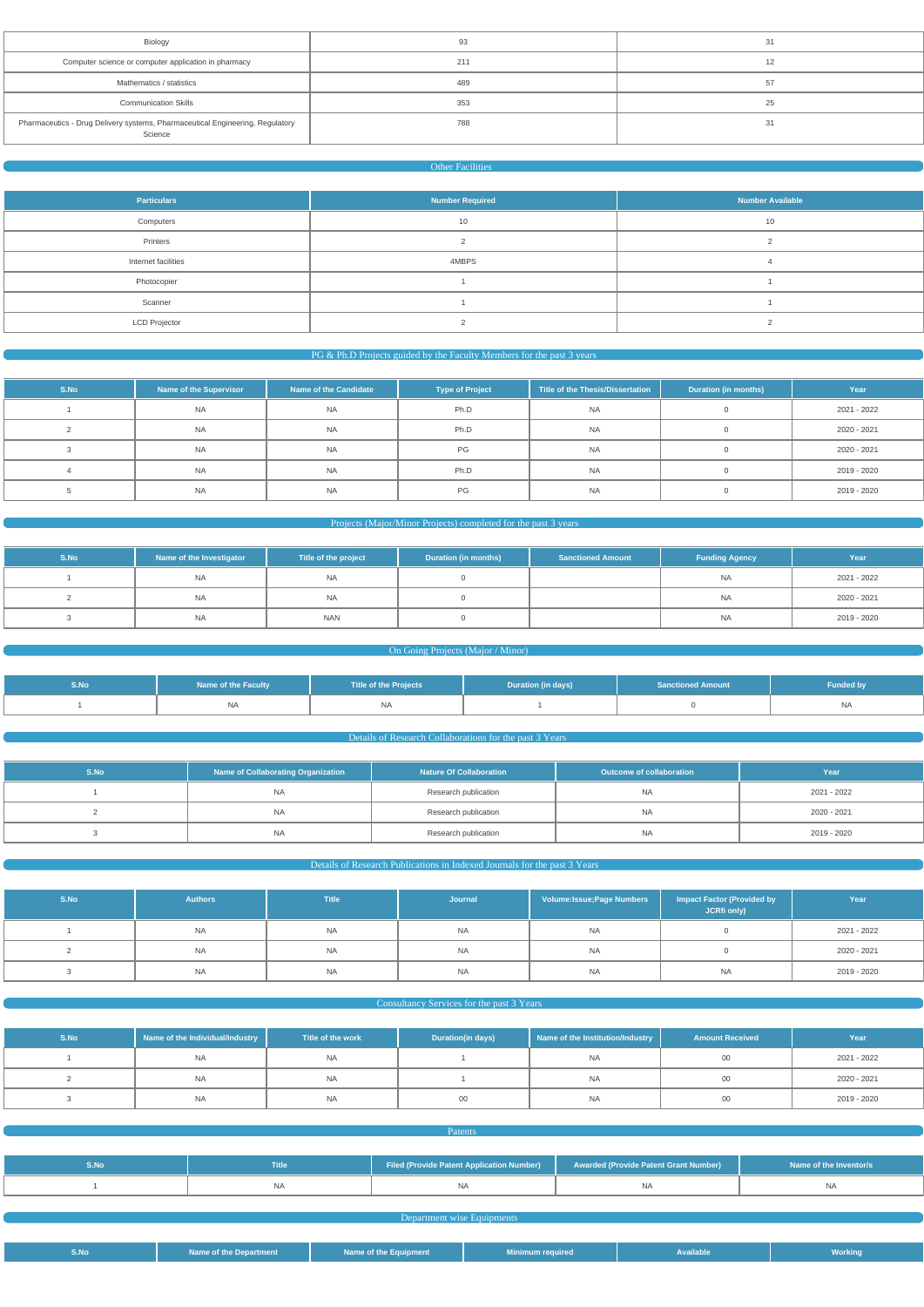| $\mathbf{1}$    | Dept of Pharmaceutics            | Ampoule sealing machine                    | $\mathbf{1}$    | $\overline{2}$  | $\mathbf{1}$    |
|-----------------|----------------------------------|--------------------------------------------|-----------------|-----------------|-----------------|
| 2               | Dept of Pharmaceutics            | Magnetic stirrer 500ml & 1 Litr capacity   | 5               | 5               | 5               |
| $\mathbf{3}$    | Dept of Pharmaceutics            | Aseptic cabinet                            | $\mathbf{1}$    | $\mathbf{1}$    | $\mathbf{1}$    |
| $\overline{4}$  | Dept of Pharmaceutics            | Tablet coating machine                     | $\overline{1}$  | $\mathbf{1}$    | $\mathbf{1}$    |
| 5               | Dept of Pharmaceutics            | <b>Ball mill</b>                           | $\overline{1}$  | $\mathbf{1}$    | $\overline{1}$  |
| $6\phantom{.0}$ | Dept of Pharmaceutics            | Double cone blender                        | $\overline{1}$  | $\mathbf{1}$    | $\overline{1}$  |
| $7\overline{ }$ | Dept of Pharmaceutics            | Autoclave                                  | $\overline{2}$  | $\overline{2}$  | $\overline{2}$  |
| 8               | Dept of Pharmaceutics            | Steam distillation still                   | $\overline{1}$  | $\mathbf{1}$    | $\mathbf{1}$    |
| 9               | Dept of Pharmaceutics            | Vacuum pump                                | $\mathbf{3}$    | $\mathbf{3}$    | $\mathbf{3}$    |
| 10              | Dept of Pharmaceutics            | Standard sieves no. 8, 10, 12, 22, 44, 66, | $\overline{1}$  | $\mathbf{1}$    | $\overline{1}$  |
|                 |                                  | 80                                         |                 |                 |                 |
| 11              | Dept of Pharmaceutics            | Tablet punching machine                    | $\mathbf{1}$    | $\mathbf{1}$    | $\mathbf{1}$    |
| 12              | Dept of Pharmaceutics            | Capsule filling machine                    | $\overline{1}$  | $\mathbf{1}$    | $\mathbf{1}$    |
| 13              | Dept of Pharmaceutics            | Ampoules washing machine                   | $\mathbf{1}$    | $\mathbf{1}$    | $\mathbf{1}$    |
| 14              | Dept of Pharmaceutics            | Tablet Disintegration apparatus            | $\overline{2}$  | $\overline{2}$  | $\overline{2}$  |
| 15              | Dept of Pharmaceutics            | Hardness tester                            | 5               | $5\phantom{.0}$ | 5               |
| 16              | Dept of Pharmaceutics            | Friability test apparatus                  | $\overline{2}$  | $\overline{2}$  | $\overline{2}$  |
| 17              | Dept of Pharmaceutics            | Clarity test apparatus                     | $\mathbf{1}$    | $\mathbf{1}$    | $\mathbf{1}$    |
| 18              | Dept of Pharmaceutics            | <b>BOD</b> Incubator                       | $\mathbf{1}$    | $\mathbf{1}$    | $\overline{1}$  |
| 19              | Dept of Pharmaceutics            | Digital pH meter                           | $\overline{5}$  | $5\phantom{.0}$ | $\overline{5}$  |
| 20              | Dept of Pharmaceutics            | <b>Bulk density</b>                        | $\mathbf{1}$    | $\mathbf{1}$    | $\mathbf{1}$    |
| 21              | Dept of Pharmaceutics            | Hot plate                                  | 5               | 5               | $\overline{5}$  |
| 22              | Dept of Pharmaceutics            | <b>Humidity Chambers</b>                   | $\mathbf{1}$    | $\mathbf{1}$    | $\mathbf{1}$    |
| 23              | Dept of Pharmaceutics            | Tray dryer                                 | $\overline{1}$  | $\mathbf{1}$    | $\mathbf{1}$    |
| 24              | Dept of Pharmaceutics            | Moisture balance                           | $\mathbf{1}$    | $\overline{1}$  | $\overline{1}$  |
| 25              | Dept of Pharmaceutics            | Water bath                                 | $\overline{5}$  | $5\phantom{.0}$ | $\overline{5}$  |
| 26              | Dept of Pharmaceutics            | Ointment filling machine                   | $\mathbf{1}$    | $\mathbf{1}$    | $\mathbf{1}$    |
| 27              | Dept of Pharmaceutics            | Capsule counter                            | $\overline{2}$  | $\overline{2}$  | $\overline{2}$  |
| 28              | Dept of Pharmaceutics            | Homoginizer                                | $5\phantom{.0}$ | $5\phantom{.0}$ | $\overline{5}$  |
| 29              | Dept of Pharmaceutics            | Digital balance                            | 5               | 5               | 5               |
| 30 <sup>°</sup> | Dept of Pharmaceutics            | Microscope                                 | 30              | 30              | 30              |
| 31              | Dept of Pharmaceutics            | Stage and eye piece micrometers            | 30              | $30\,$          | $30\,$          |
| 32              | Dept of Pharmaceutics            | Brookfileld viscometer                     | $\mathbf{1}$    | $\mathbf{1}$    | $\overline{1}$  |
| 33              | Dept of Pharmaceutics            | Sieve Shaker Machine                       | $\mathbf{1}$    | $\mathbf{1}$    | $\overline{1}$  |
| 34              | Dept of Pharmaceutics            | <b>Extractive Distillator</b>              | $\mathbf{1}$    | $\mathbf{1}$    | $\overline{1}$  |
| 35              | Dept of Pharmaceutics            | <b>Mechanical Stirrer</b>                  | $\overline{5}$  | $5\phantom{.0}$ | $\overline{5}$  |
| 36              | Dept of Pharmaceutics            | Suppository mold                           | 25              | 25              | 25              |
| 37              | Dept of Pharmaceutics            | Ultra Sonicator                            | $\overline{4}$  | $\overline{4}$  | $\overline{4}$  |
| 38              | Dept of Pharmaceutics            | Sterility tester                           | $\mathbf{1}$    | $\mathbf{1}$    | $\overline{1}$  |
| 39              | Dept of Pharmaceutics            | Franz Diffusion cell                       | 5               | $5\phantom{.0}$ | $\overline{5}$  |
| 40              | Dept of Pharmaceutics            | Hot Air Oven                               | $\overline{5}$  | $5\phantom{.0}$ | $\overline{5}$  |
| 41              | Dept of Pharmaceutics            | Tablet Dissolution test apparatus          | $\overline{2}$  | $\overline{2}$  | $\overline{2}$  |
| 42              | Dept of Pharmaceutics            | Mortar and Pestle                          | 40              | 40              | 40              |
| 43              | Dept of Pharmaceutics            | Milli Pore Filter                          | $\mathbf{1}$    | $\mathbf{1}$    | $\mathbf{1}$    |
| 44              | Dept of Pharmaceutics            | Vacuum Distillator                         | $\overline{2}$  | $\overline{2}$  | $\overline{2}$  |
| 45              | Dept of Pharmaceutics            | Desiccators                                | 5               | 5 <sup>5</sup>  | $5\phantom{.0}$ |
| 46              | Dept of Pharmaceutics            | Refrigerator                               | $\overline{2}$  | $\overline{2}$  | $\overline{2}$  |
| 47              | Dept of Pharmaceutics            | Tincture press                             | $\overline{2}$  | $\overline{2}$  | $\overline{2}$  |
| 48              | Dept of Pharmaceutics            | Centrifuge                                 | $\overline{c}$  | $\overline{4}$  | $\overline{4}$  |
| 49              | Dept of Pharmaceutics            | Colony Counter                             | $\mathbf{1}$    | $\mathbf{1}$    | $\mathbf{1}$    |
| 50              | Dept of Pharmaceutics            | Antibiotic Zone Rader                      | $\overline{1}$  | $\mathbf{1}$    | $\mathbf{1}$    |
| 51              | Dept of Pharmaceutics            | Laminar Air Flow                           | $\overline{1}$  | $\mathbf{1}$    | $\mathbf{1}$    |
| 52              | Dept of Pharmaceutics            | Micropipette single & Multi Channeled      | $\overline{4}$  | $\overline{4}$  | $\overline{4}$  |
| 53              | Dept of Pharmaceutics            | UV Cabinet                                 | $\overline{2}$  | $\overline{2}$  | $\overline{2}$  |
| 54              | Dept of Pharmaceutical Chemistry | Refractometer                              | $\mathbf{1}$    | $\mathbf{1}$    | $\mathbf{1}$    |
| 55              | Dept of Pharmaceutical Chemistry | Polarimeter                                | $\mathbf{1}$    | $\mathbf{1}$    | $\mathbf{1}$    |
| 56              | Dept of Pharmaceutical Chemistry | Photoelectric colorimeter                  | $\mathbf{1}$    | $\mathbf{1}$    | $\mathbf{1}$    |
| 57              | Dept of Pharmaceutical Chemistry | Atomic model set                           | $\overline{2}$  | $\overline{2}$  | $\overline{2}$  |
| 58              | Dept of Pharmaceutical Chemistry | Electronic balance                         | $\overline{2}$  | $\overline{2}$  | $\overline{2}$  |
| 59              | Dept of Pharmaceutical Chemistry | Periodic table chart                       | Adequate        | 10              | 10              |
| 60              | Dept of Pharmaceutical Chemistry | Hot plates                                 | $\,8\,$         | 8               | 8               |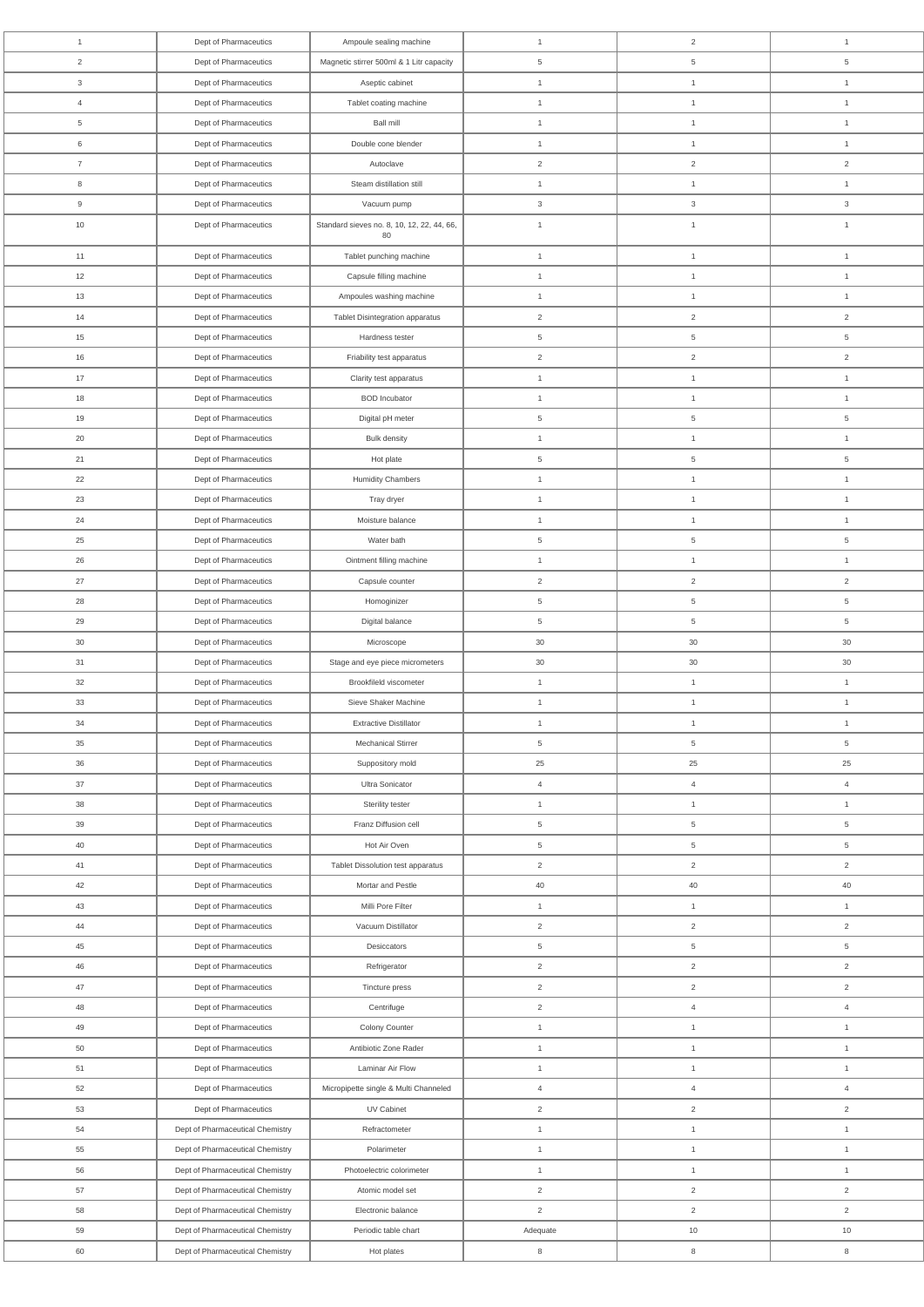| 61  | Dept of Pharmaceutical Chemistry | Oven                                               | 5              | 5              | 5              |
|-----|----------------------------------|----------------------------------------------------|----------------|----------------|----------------|
| 62  | Dept of Pharmaceutical Chemistry | Refrigerator                                       | $\overline{2}$ | $\overline{2}$ | $\overline{2}$ |
| 63  | Dept of Pharmaceutical Chemistry | Analytical Balances for demonstration              | 5              | 5              | 5              |
| 64  | Dept of Pharmaceutical Chemistry | Digital balance 10mg sensitivity                   | 5              | 5              | 5              |
| 65  | Dept of Pharmaceutical Chemistry | Suction pumps                                      | 5              | 5              | 5              |
| 66  | Dept of Pharmaceutical Chemistry | Muffle Furnace                                     | 2              | $\overline{2}$ | 2              |
| 67  | Dept of Pharmaceutical Chemistry | <b>Mechanical Stirrers</b>                         | 5              | 5              | 5              |
| 68  | Dept of Pharmaceutical Chemistry | Magnetic Stirrers with Thermostat                  | 10             | 10             | 10             |
| 69  | Dept of Pharmaceutical Chemistry | Vacuum Pump                                        | $\overline{2}$ | $\overline{2}$ | $\overline{2}$ |
| 70  | Dept of Pharmaceutical Chemistry | Digital pH meter                                   | 5              | 5              | 5              |
| 71  | Dept of Pharmaceutical Chemistry | Microwave Oven                                     | 2              | $\overline{2}$ | 2              |
| 72  | Dept of Pharmaceutical Chemistry | <b>Distillation Unit</b>                           | 2              | $\overline{2}$ | 2              |
| 73  | Dept of Pharmaceutical Chemistry | Arsenic Limit Test Apparatus                       | 20             | 20             | 20             |
| 74  | Dept of Pharmaceutical Chemistry | Reflux flask and condenser double / triple         | 20             | 20             | 20             |
|     |                                  | necked                                             |                |                |                |
| 75  | Dept of Pharmaceutical Chemistry | Nessler's Cylinders                                | 50             | 50             | 50             |
| 76  | Dept of Pharmaceutical Chemistry | Reflux flask and condenser single Necked           | 25             | 25             | 25             |
| 77  | Dept of Pharmaceutical Chemistry | Electronic water bath(12 holes)                    | 5              | 5              | 5              |
| 78  | Dept of Pharmaceutical Chemistry | Copper water bath                                  | 25             | 25             | 25             |
| 79  | Dept of Pharmaceutical Chemistry | Colorimeter                                        | $\mathbf{1}$   | $\mathbf{1}$   | $\overline{1}$ |
| 80  | Dept of Pharmaceutical Chemistry | UV- Visible Spectrophotometer                      | $\overline{1}$ | $\mathbf{1}$   | $\overline{1}$ |
| 81  | Dept of Pharmaceutical Chemistry | Flourimeter                                        | $\mathbf{1}$   | $\mathbf{1}$   | $\mathbf{1}$   |
| 82  | Dept of Pharmaceutical Chemistry | Digital Balance (1mg sensitivity)                  | $\mathbf{1}$   | $\mathbf{1}$   | $\mathbf{1}$   |
| 83  | Dept of Pharmaceutical Chemistry | Nephelo Turbidity meter                            | $\mathbf{1}$   | $\mathbf{1}$   | $\mathbf{1}$   |
| 84  | Dept of Pharmaceutical Chemistry | Flame Photometer                                   |                |                |                |
| 85  | Dept of Pharmaceutical Chemistry | Potentiometer                                      | $\overline{1}$ | $\mathbf{1}$   | $\overline{1}$ |
| 86  | Dept of Pharmaceutical Chemistry | Conductivity meter                                 | $\overline{1}$ | $\mathbf{1}$   | $\overline{1}$ |
| 87  | Dept of Pharmaceutical Chemistry | <b>HPLC</b>                                        | $\overline{1}$ | $\mathbf{1}$   | $\overline{1}$ |
| 88  | Dept of Pharmaceutical Chemistry | <b>HPTLC</b> (Desirable)                           | $\mathbf{1}$   | $\overline{0}$ | $\overline{0}$ |
| 89  | Dept of Pharmaceutical Chemistry | Atomic Absorption and Emission                     | $\overline{1}$ | $\mathbf 0$    | $\overline{0}$ |
|     |                                  | spectrophotometer (Desirable)                      | $\mathbf{1}$   |                |                |
| 90  | Dept of Pharmaceutical Chemistry | <b>Biochemistry Analyzer (Desirable)</b>           |                | $\mathbf 0$    | $\overline{0}$ |
| 91  | Dept of Pharmaceutical Chemistry | Carbon, Hydrogen, Nitrogen Analyzer<br>(Desirable) | $\mathbf{1}$   | $\overline{0}$ | $\overline{0}$ |
| 92  | Dept of Pharmaceutical Chemistry | Deep Freezer (Desirable)                           | $\mathbf{1}$   | $\overline{0}$ | $\overline{0}$ |
| 93  | Dept of Pharmaceutical Chemistry | Ion-Exchanger                                      | $\overline{1}$ | $\mathbf{1}$   | $\mathbf{1}$   |
| 94  | Dept of Pharmaceutical Chemistry | Lyophilizer (Desirable)                            | $\overline{1}$ | $\overline{0}$ | $\overline{0}$ |
| 95  | Dept of Pharmacology             | Microscopes                                        | 20             | 20             | 20             |
| 96  | Dept of Pharmacology             | Haemocytometer with Micropipettes                  | 20             | 20             | 20             |
| 97  | Dept of Pharmacology             | Sahli's haemocytometer                             | 20             | 20             | 20             |
| 98  | Dept of Pharmacology             | Hutchinson's spirometer                            | $\mathbf{1}$   | $\mathbf{1}$   | $\mathbf{1}$   |
| 99  | Dept of Pharmacology             | Spygmomanometer                                    | 10             | 10             | 10             |
| 100 | Dept of Pharmacology             | Stethoscope                                        | 10             | 10             | 10             |
| 101 | Dept of Pharmacology             | Different Contraceptive Devices and                | $\mathbf{1}$   | $\mathbf{1}$   | $\mathbf{1}$   |
|     |                                  | Models                                             |                |                |                |
| 102 | Dept of Pharmacology             | Pregnancy diagnosis kit                            | $\mathbf{1}$   | $\mathbf{1}$   | $\overline{1}$ |
| 103 | Dept of Pharmacology             | Mercury thermometer                                | 10             | 10             | 10             |
| 104 | Dept of Pharmacology             | Cell analyzer                                      | $\mathbf{1}$   | $\mathbf{1}$   | $\mathbf{1}$   |
| 105 | Dept of Pharmacology             | Permanent Slides for various tissues               | $\mathbf{1}$   | $\mathbf{1}$   | $\mathbf{1}$   |
| 106 | Dept of Pharmacology             | Models for various organs                          | $\mathbf{1}$   | $\mathbf{1}$   | $\mathbf{1}$   |
| 107 | Dept of Pharmacology             | Specimen for various organs and systems            | $\mathbf{1}$   | $\mathbf{1}$   | $\mathbf{1}$   |
| 108 | Dept of Pharmacology             | Skeleton and bones                                 | $\mathbf{1}$   | $\overline{a}$ | $\overline{2}$ |
| 109 | Dept of Pharmacology             | Muscle electrodes                                  | $\mathbf{1}$   | $\mathbf{1}$   | $\mathbf{1}$   |
| 110 | Dept of Pharmacology             | Lucas moist chamber                                | $\mathbf{1}$   | $\mathbf{1}$   | $\mathbf{1}$   |
| 111 | Dept of Pharmacology             | Myographic lever                                   | $\mathbf{1}$   | $\mathbf{1}$   | $\mathbf{1}$   |
| 112 | Dept of Pharmacology             | Stimulator                                         | $\mathbf{1}$   | $\mathbf{1}$   | $\mathbf{1}$   |
| 113 | Dept of Pharmacology             | Centrifuge                                         | $\mathbf{1}$   | $\mathbf{1}$   | $\mathbf{1}$   |
| 114 | Dept of Pharmacology             | Sherrington's kymograph machine /<br>polyrite      | $10$           | $10$           | $10$           |
| 115 | Dept of Pharmacology             | Sherrington drum                                   | 10             | 10             | 10             |
| 116 | Dept of Pharmacology             | Perspex bath assembly (single unit)                | 10             | 10             | 10             |
| 117 | Dept of Pharmacology             | Aerators                                           | 10             | 10             | $10$           |
| 118 | Dept of Pharmacology             | Software packages for experiment                   | $\mathbf{1}$   | $\mathbf{1}$   | $\mathbf{1}$   |
|     |                                  |                                                    |                |                |                |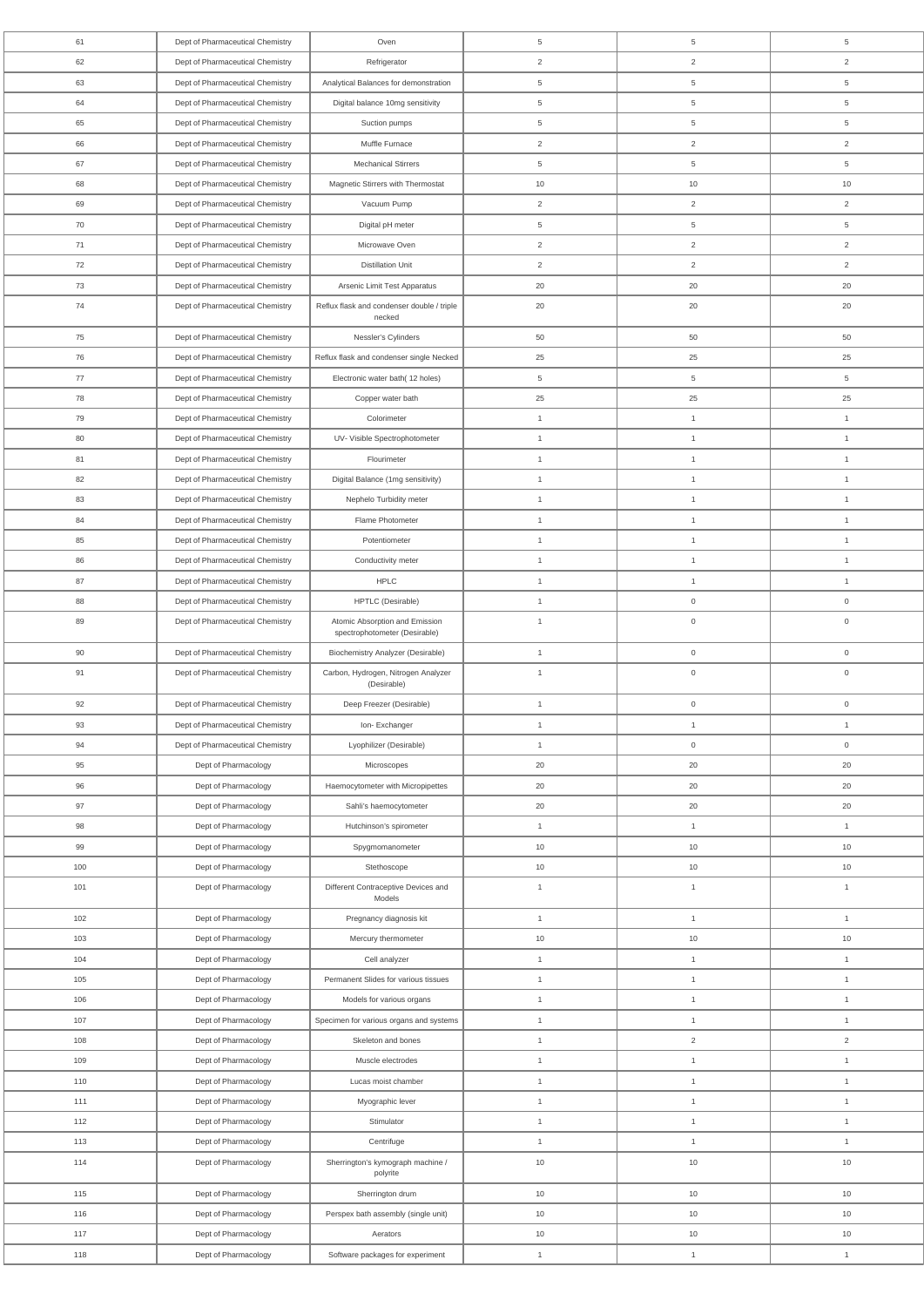| 119        | Dept of Pharmacology                               | Standard graph of various drug                                | Adequate                     | 15                           | 15                             |
|------------|----------------------------------------------------|---------------------------------------------------------------|------------------------------|------------------------------|--------------------------------|
| 120        | Dept of Pharmacology                               | Actophotometer                                                | $\mathbf{1}$                 | $\mathbf{1}$                 | $\mathbf{1}$                   |
| 121        | Dept of Pharmacology                               | Rotarod                                                       | $\mathbf{1}$                 | $\mathbf{1}$                 | $\mathbf{1}$                   |
| 122        | Dept of Pharmacology                               | Pole climbing apparatus                                       | $\mathbf{1}$                 | $\mathbf{1}$                 | $\mathbf{1}$                   |
| 123        | Dept of Pharmacology                               | Analgesiometer (eddy's hot plate and<br>radiant heat methods) | $\mathbf{1}$                 | $\mathbf{1}$                 | $\overline{1}$                 |
| 124        | Dept of Pharmacology                               | Convulsiometer                                                | $\mathbf{1}$                 | $\mathbf{1}$                 | $\mathbf{1}$                   |
| 125        | Dept of Pharmacology                               | Plethysmograph                                                | $\mathbf{1}$                 | $\mathbf{1}$                 | $\mathbf{1}$                   |
| 126        | Dept of Pharmacology                               | Digital pH meter                                              | $\mathbf{1}$                 | $\mathbf{1}$                 | $\overline{1}$                 |
| 127        | Dept of Pharmacology                               | Histamine chamber                                             | $\mathbf{1}$                 | $\mathbf{1}$                 | $\mathbf{1}$                   |
| 128        | Dept of Pharmacology                               | Metabolic cage                                                | $\mathbf{1}$                 | $\mathbf{1}$                 | $\overline{1}$                 |
| 129        | Dept of Pharmacology                               | Dissection tray & boards                                      | 10                           | $10$                         | 10                             |
| 130        | Dept of Pharmacology                               | Stereotaxic apparatus                                         | $\mathbf{1}$                 | $\mathbf{1}$                 | $\mathbf{1}$                   |
| 131        | Dept of Pharmacology                               | Digital glucometer                                            | $\overline{1}$               | $\mathbf{1}$                 | $\mathbf{1}$                   |
| 132        | Dept of Pharmacology                               | Folin- wu tubes                                               | 60                           | 60                           | 60                             |
| 133        | Dept of Pharmacology                               | Hemostatic artery forceps                                     | 10                           | 10                           | 10                             |
| 134        | Dept of Pharmacology                               | Levers, cannula                                               | 20                           | 20                           | 20                             |
| 135        | Dept of Pharmacology                               | Hypodermic syringes & needles Size<br>15,24,26G               | 20                           | 30                           | 30                             |
| 136        | Dept of Pharmacognosy                              | Compound Microscope                                           | 30                           | 32                           | 32                             |
| 137        | Dept of Pharmacognosy                              | Dissecting Microscope                                         | 30                           | 30                           | 30                             |
| 138        | Dept of Pharmacognosy                              | Projection Microscope                                         | $\overline{2}$               | $\overline{2}$               | $\overline{2}$                 |
| 139        | Dept of Pharmacognosy                              | <b>Binocular Microscope</b>                                   | $\mathbf{1}$                 | $\mathbf{1}$                 | $\mathbf{1}$                   |
| 140        | Dept of Pharmacognosy                              | Polarized Microscope                                          | $\mathbf{1}$                 | $\mathbf{1}$                 | $\mathbf{1}$                   |
| 141        | Dept of Pharmacognosy                              | Electronic Digital balance                                    | 2                            | $\overline{a}$               | $\overline{2}$                 |
| 142        | Dept of Pharmacognosy                              | Autoclave                                                     | $\overline{2}$               | $\overline{2}$               | $\overline{2}$                 |
| 143        | Dept of Pharmacognosy                              | Hot air oven                                                  | $\overline{2}$               | $\overline{2}$               | $\overline{2}$                 |
| 144        | Dept of Pharmacognosy                              | Refrigerator                                                  | $\mathbf{1}$                 | $\mathbf{1}$                 | $\mathbf{1}$                   |
| 145        | Dept of Pharmacognosy                              | Zone reader                                                   | $\mathbf{1}$                 | $\mathbf{1}$                 | $\mathbf{1}$                   |
| 146        | Dept of Pharmacognosy                              | Digital pH Meter                                              | $\mathbf{1}$                 | $\mathbf{1}$                 | $\mathbf{1}$                   |
| 147        | Dept of Pharmacognosy                              | Colorimeter                                                   | $\mathbf{1}$                 | $\mathbf{1}$                 | $\mathbf{1}$                   |
| 148        | Dept of Pharmacognosy                              | Sterility testing unit                                        | $\mathbf{1}$                 | $\mathbf{1}$                 | $\mathbf{1}$                   |
| 149        | Dept of Pharmacognosy                              | Camera lucida                                                 | 20                           | 20                           | 20                             |
| 150        | Dept of Pharmacognosy                              | Eye piece micrometer                                          | 20                           | 20                           | 20                             |
| 151        | Dept of Pharmacognosy                              | Stage micrometer                                              | 20                           | 20                           | $20\,$                         |
| 152        | Dept of Pharmacognosy                              | Muffle furnace                                                | $\mathbf{1}$                 | $\mathbf{1}$                 | $\mathbf{1}$                   |
| 153        | Dept of Pharmacognosy                              | Moisture balance                                              | $\mathbf{1}$                 | $\mathbf{1}$                 | $\mathbf{1}$                   |
| 154        | Dept of Pharmacognosy                              | <b>Heating Mantles-Small</b>                                  | $\overline{4}$               | $\overline{4}$               | $\overline{4}$                 |
| 155        | Dept of Pharmacognosy                              | Vacuum pump                                                   | $\overline{2}$               | $\overline{2}$               | $\overline{2}$                 |
| 156        | Dept of Pharmacognosy                              | Micropipette single & Multi Channeled                         | $\overline{2}$               | $\overline{2}$               | $\sqrt{2}$                     |
| 157        | Dept of Pharmacognosy                              | Micro Centrifuge                                              | $\mathbf{1}$                 | $\mathbf{1}$                 | $\mathbf{1}$                   |
| 158        | Dept of Pharmacognosy                              | Electric water bath                                           | $\overline{4}$               | $\overline{4}$               | $\overline{4}$                 |
| 159        | Dept of Pharmacognosy                              | Hot plate                                                     | $\overline{4}$               | $\overline{4}$               | $\overline{4}$                 |
| 160        | Dept of Pharmacognosy                              | Microtome rotary                                              | $\mathbf{1}$                 | $\mathbf{1}$                 | $\mathbf{1}$                   |
| 161        | Dept of Pharmacognosy                              | Mixer grinder                                                 | $\overline{2}$               | $\overline{2}$               | $\sqrt{2}$                     |
| 162        | Dept of Pharmacognosy                              | UV Cabinet                                                    | $\overline{2}$               | $\overline{2}$               | $\sqrt{2}$                     |
| 163        | Dept of Pharmacognosy                              | Water Distillation unit                                       | $\mathbf{1}$                 | $\mathbf{1}$                 | $\mathbf{1}$                   |
| 164        | Dept of Pharmacognosy                              | Cutter Mill (Bark and seed grinder)                           | $\mathbf{1}$                 | $\mathbf{1}$                 | $\mathbf{1}$                   |
| 165        | Dept of Pharmacognosy                              | <b>Medicinal Plant Chart</b>                                  | Adequate                     | 30                           | 30                             |
| 166        | Dept of Pharmacognosy                              | Models                                                        | Adequate                     | 20                           | 20                             |
| 167        | Dept of Pharmacognosy                              | Permanent Slide                                               | Adequate                     | 20                           | 20                             |
| 168        | Dept of Pharmacognosy                              | Sonicator                                                     | $\mathbf{1}$                 | $\mathbf{1}$                 | $\mathbf{1}$                   |
| 169        | Dept of Pharmacognosy                              | Electrophoresis                                               | $\mathbf{1}$                 | $\mathbf{1}$                 | $\mathbf{1}$                   |
| 170        | Dept of Pharmacognosy                              | Fermentor                                                     | $\mathbf{1}$                 | $\mathbf{1}$                 | $\overline{1}$                 |
| 171<br>172 | Dept of Pharmacognosy<br>Dept of Pharmacy Practice | Rotary Shaker<br>Autoclave sterilizer                         | $\mathbf{1}$<br>$\mathbf{1}$ | $\mathbf{1}$<br>$\mathbf{1}$ | $\overline{1}$<br>$\mathbf{1}$ |
| 173        | Dept of Pharmacy Practice                          | Hot air oven                                                  | $\mathbf{1}$                 | $\mathbf{1}$                 | $\mathbf{1}$                   |
| 174        | Dept of Pharmacy Practice                          | Membrane filter                                               | $\mathbf{1}$                 | $\mathbf{1}$                 | $\mathbf{1}$                   |
| 175        | Dept of Pharmacy Practice                          | Centrifuge                                                    | $\mathbf{1}$                 | $\mathbf{1}$                 | $\mathbf{1}$                   |
| 176        | Dept of Pharmacy Practice                          | Filling Machine                                               | $\mathbf{1}$                 | $\mathbf{1}$                 | $\mathbf{1}$                   |
| 177        | Dept of Pharmacy Practice                          | Sealing Machine                                               | $\mathbf{1}$                 | $\mathbf{1}$                 | $\mathbf{1}$                   |
| 178        | Dept of Pharmacy Practice                          | Glucometer                                                    | $\mathbf{1}$                 | $\mathbf{1}$                 | $\mathbf{1}$                   |
|            |                                                    |                                                               |                              |                              |                                |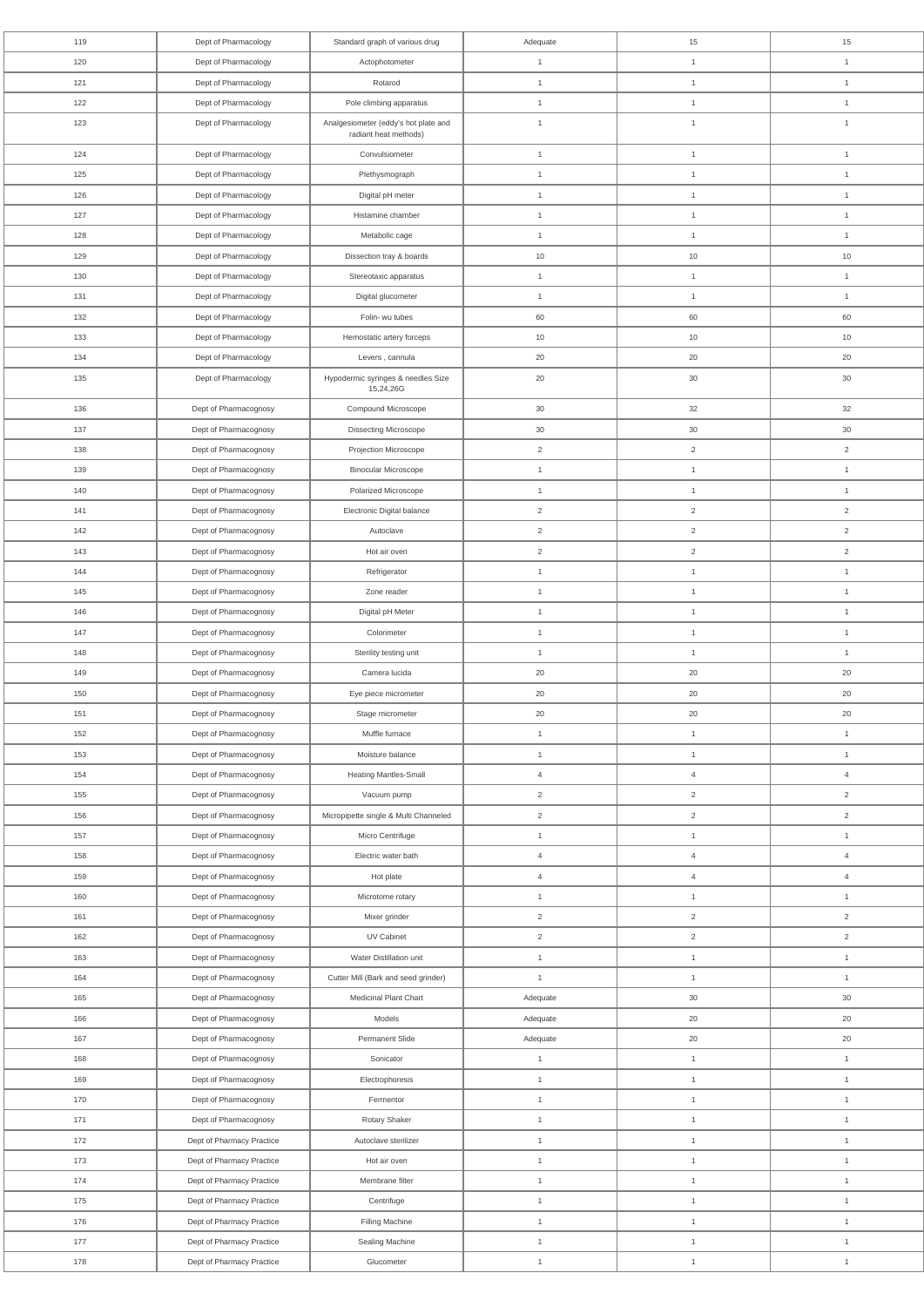| 179 | Dept of Pharmacy Practice | Sintered glass funnel with complete<br>filtering assemble       | Adequate | 20 | 20 |
|-----|---------------------------|-----------------------------------------------------------------|----------|----|----|
| 180 | Dept of Pharmacy Practice | Small disposable membrane filter for IV<br>admixture filtration | Adequate | 15 | 15 |
| 181 | Dept of Pharmacy Practice | Vacuum pump                                                     |          |    |    |
| 182 | Dept of Pharmacy Practice | Surgical dressing                                               | Adequate |    |    |
| 183 | Dept of Pharmacy Practice | pH meter                                                        |          |    |    |
| 184 | Dept of Pharmacy Practice | Blood Pressure Apparatus and<br>stethoscope                     | 10       | 10 | 10 |
| 185 | Dept of Pharmacy Practice | Clinical thermometer                                            | 10       | 10 | 10 |
|     |                           |                                                                 |          |    |    |

Details of the workshops/ Seminars/ Conferences/ Guest Lectures conducted for the past 3 years

| S.No | <b>Type of Activity</b> | Title of the event                                                      | Year        | <b>Duration (in days)</b> | <b>Number of Participants</b> |
|------|-------------------------|-------------------------------------------------------------------------|-------------|---------------------------|-------------------------------|
|      | Seminar                 | Awareness on Traumatic brain Injury                                     | 2021 - 2022 |                           | 40                            |
|      | Guest lecture           | STUDY PLAN FOR PHARMACY STUDENTS                                        | 2021 - 2022 |                           | 89                            |
|      | Seminar                 | CAREER GUIDANCE GPAT EXAM PREPARATION AND DEVELOPMENT<br>OF SOFT SKILLS | 2020 - 2021 |                           | 190                           |
|      | Guest lecture           | HEART FAILURE MANAGEMENT AND COVID CRISIS                               | 2020 - 2021 |                           | 140                           |
|      | Seminar                 | IGNITE THE STRENGTH WITHIN YOGA AND WELLBEING                           | 2020 - 2021 |                           | 180                           |
|      | Seminar                 | STRESS MANAGEMENT AND POSITIVE ATTITUDE                                 | 2020 - 2021 |                           | 190                           |
|      | Guest lecture           | Safe and effective Medicine                                             | 2019 - 2020 |                           | 230                           |

### Details of the workshops/ Seminars/ Conferences/ Guest Lectures Attended for the past 3 years

| S.No | <b>Type of Activity</b> | <b>Name of the Faculty</b> | Title of the event                                                                          | Year        | <b>Date</b> | Place       |
|------|-------------------------|----------------------------|---------------------------------------------------------------------------------------------|-------------|-------------|-------------|
|      | Workshop                | Sachidanand Pathak         | BREEDING PRACTICES FOR COMMONLY USED<br>LABORATORTY ANIMALS METHODS AND<br><b>PRACTICES</b> | 2021 - 2022 | 30-09-2021  | <b>KOTA</b> |
| C    | Seminar                 | Sachidanand Pathak         | VITAL DEFICIENCY VS LIFE MAKING HORMONE                                                     | 2021 - 2022 | 21-11-2021  | <b>SPSR</b> |
| 3    | Guest lecture           | Sachidanand Pathak         | STUDY PLAN FOR PHARMACY STUDENTS                                                            | 2021 - 2022 | 06-12-2021  | Varanasi    |
|      | Workshop                | Ashutosh Mishra            | Sustainable e learning trend in pharmacy education                                          | 2019 - 2020 | 08-08-2020  | Varanasi    |
|      | Workshop                | Manoj Kumar Prajapati      | Inculcating Universal Human Values in Technical<br>Education                                | 2019 - 2020 | 26-05-2020  | Varanasi    |
| 6    | Workshop                | Ashutosh Mishra            | Inculcating Universal Human Values in Technical<br>Education                                | 2019 - 2020 | 26-05-2020  | Varanasi    |

Details of the Research papers presented in the workshops/ Seminars/ Conferences for the past 3 years

| S.No | Name of the Faculty/Student | Title of the paper                                          | Name of the work shop/ Seminars/<br><b>Conferences</b> | Year        | <b>Date</b> | <b>Place</b> | Grant (Amount in INR) received<br>from Funding agency |
|------|-----------------------------|-------------------------------------------------------------|--------------------------------------------------------|-------------|-------------|--------------|-------------------------------------------------------|
|      | ASHTOSH MISHRA              | AWARENESS ON TRAUMATIC BRAIN<br><b>INJURY USE OF HELMET</b> | AWARENESS ON TRAUMATIC BRAIN<br><b>INJURY</b>          | 2021 - 2022 | 22-09-2021  | Varanasi     | 00                                                    |
|      | <b>NA</b>                   | <b>NA</b>                                                   | <b>NA</b>                                              | 2021 - 2022 | 15-12-2021  | Varanasi     | $00\,$                                                |
|      | <b>NA</b>                   | <b>NA</b>                                                   | <b>NA</b>                                              | 2019 - 2020 | 16-01-2021  | <b>NA</b>    | 00                                                    |

### Details of the Extension & out reach programs conducted for the past 3 years

| S.No | <b>Name of the Activity</b> | <b>Collaborating Organization</b> | Year        | No.of Teacher's Participated No.of Student's Participated |  |
|------|-----------------------------|-----------------------------------|-------------|-----------------------------------------------------------|--|
|      | <b>NA</b>                   |                                   | 2021 - 2022 |                                                           |  |
|      | <b>NA</b>                   | <b>INA</b>                        | 2019 - 2020 |                                                           |  |

**Sports** 

**Facilities available for conducting sports events Yes**

**Name Ajay Vikarm Singh Qualification BPED**

**Experience (in Years) 20**

#### **Details of Physical Director**

| S.Nb           | <b>Activity</b> | <b>Name of the Activity</b>    | Year        | No. of Teacher's Participated | No. of Student's Participated |
|----------------|-----------------|--------------------------------|-------------|-------------------------------|-------------------------------|
|                | Participated    | AKTU STATE SPORT MEET          | 2021 - 2022 |                               |                               |
| $\mathfrak{D}$ | Participated    | AKTU ZONAL SPORT               | 2021 - 2022 |                               | 40                            |
| 3              | Conducted       | Udhan                          | 2021 - 2022 |                               | 400                           |
|                | Conducted       | Udaan                          | 2019 - 2020 | 12                            | 400                           |
|                | Participated    | <b>AKTU State</b>              | 2019 - 2020 |                               |                               |
| 6              | Participated    | AKTU Jonal                     | 2019 - 2020 |                               | 12                            |
|                | Conducted       | <b>SSJM Cricket Tournament</b> | 2019 - 2020 |                               | 140                           |

Details of the Anti-Ragging cell